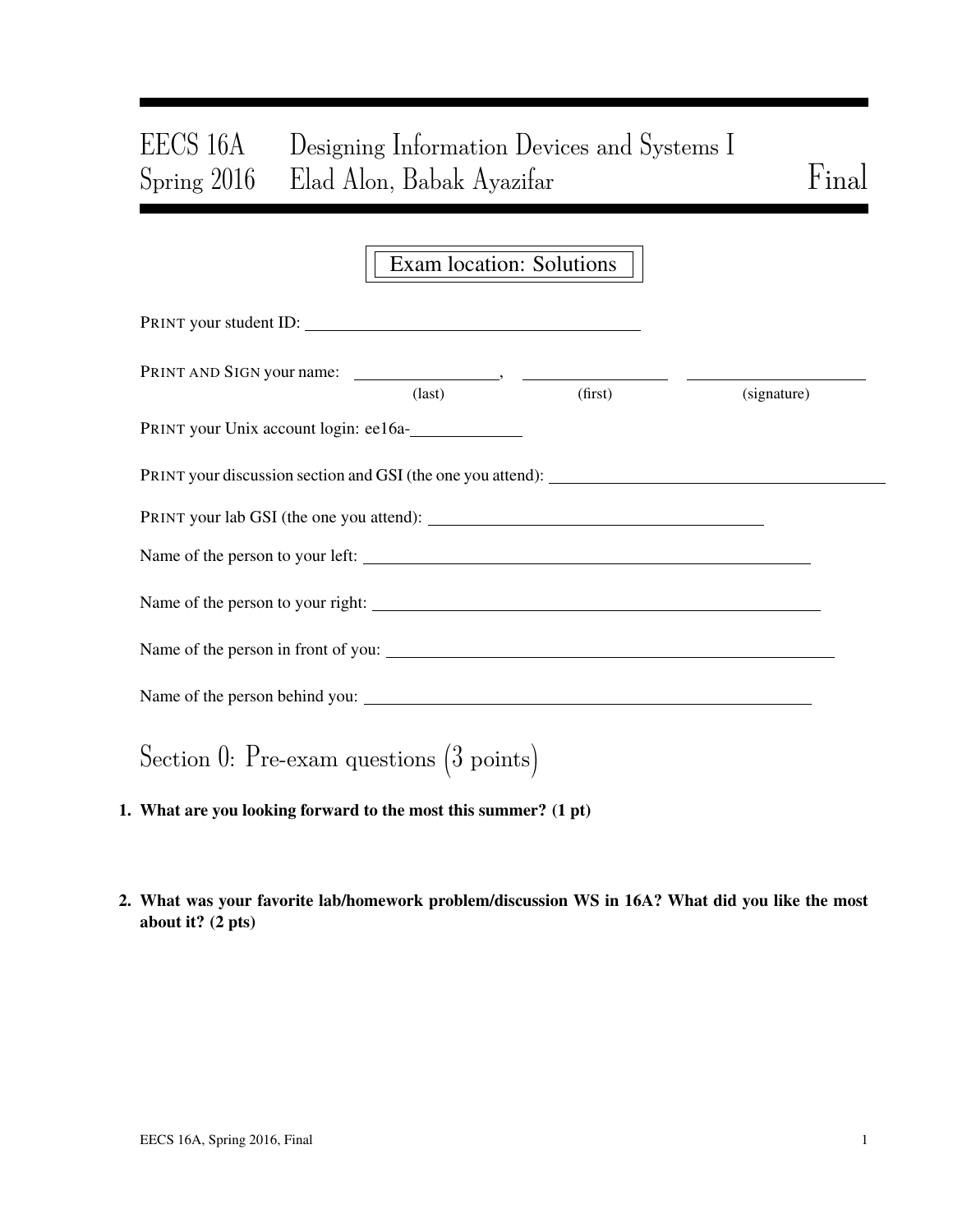Do not turn this page until the proctor tells you to do so. You can work on Section 0 above before time starts.

## Section 1: Context-free questions

*Unless told otherwise, you must show work to get credit. There will be very little partial credit given in this section.*

#### 3. DeterminAnts (5 pts)

Compute the determinant of  $A =$  $\sqrt{ }$  $\overline{1}$ 2 6 2 1 2 1 2 6 4 1  $\vert \cdot$ 

#### Solutions:

We row reduce the following matrix into upper triangular form:

$$
\begin{bmatrix} 2 & 6 & 2 \ 1 & 2 & 1 \ 2 & 6 & 4 \end{bmatrix}
$$
  
\n
$$
\xrightarrow{-0.5 \times (1) + (2)} \begin{bmatrix} 2 & 6 & 2 \ 0 & -1 & 0 \ 2 & 6 & 4 \end{bmatrix}
$$
. Elementary row operation matrix:  $E_1 = \begin{bmatrix} 1 & 0 & 0 \ -0.5 & 1 & 0 \ 0 & 0 & 1 \end{bmatrix}$   
\n
$$
\xrightarrow{-1 \times (1) + (3)} \begin{bmatrix} 2 & 6 & 2 \ 0 & -1 & 0 \ 0 & 0 & 2 \end{bmatrix}
$$
. Elementary row operation matrix:  $E_2 = \begin{bmatrix} 1 & 0 & 0 \ 0 & 1 & 0 \ -1 & 0 & 1 \end{bmatrix}$ 

Hence, we have

$$
E_2 \times E_1 \times \begin{bmatrix} 2 & 6 & 2 \\ 1 & 2 & 1 \\ 2 & 6 & 4 \end{bmatrix} = \begin{bmatrix} 2 & 6 & 2 \\ 0 & -1 & 0 \\ 0 & 0 & 2 \end{bmatrix}
$$

giving us

$$
det(E_2) \times det(E_1) \times det\begin{pmatrix} 2 & 6 & 2 \\ 1 & 2 & 1 \\ 2 & 6 & 4 \end{pmatrix} = det\begin{pmatrix} 2 & 6 & 2 \\ 0 & -1 & 0 \\ 0 & 0 & 2 \end{pmatrix}
$$

$$
1 \times 1 \times det\begin{pmatrix} 2 & 6 & 2 \\ 1 & 2 & 1 \\ 2 & 6 & 4 \end{pmatrix} = -4
$$

$$
det\begin{pmatrix} 2 & 6 & 2 \\ 1 & 2 & 1 \\ 2 & 6 & 4 \end{pmatrix} = -4.
$$

We have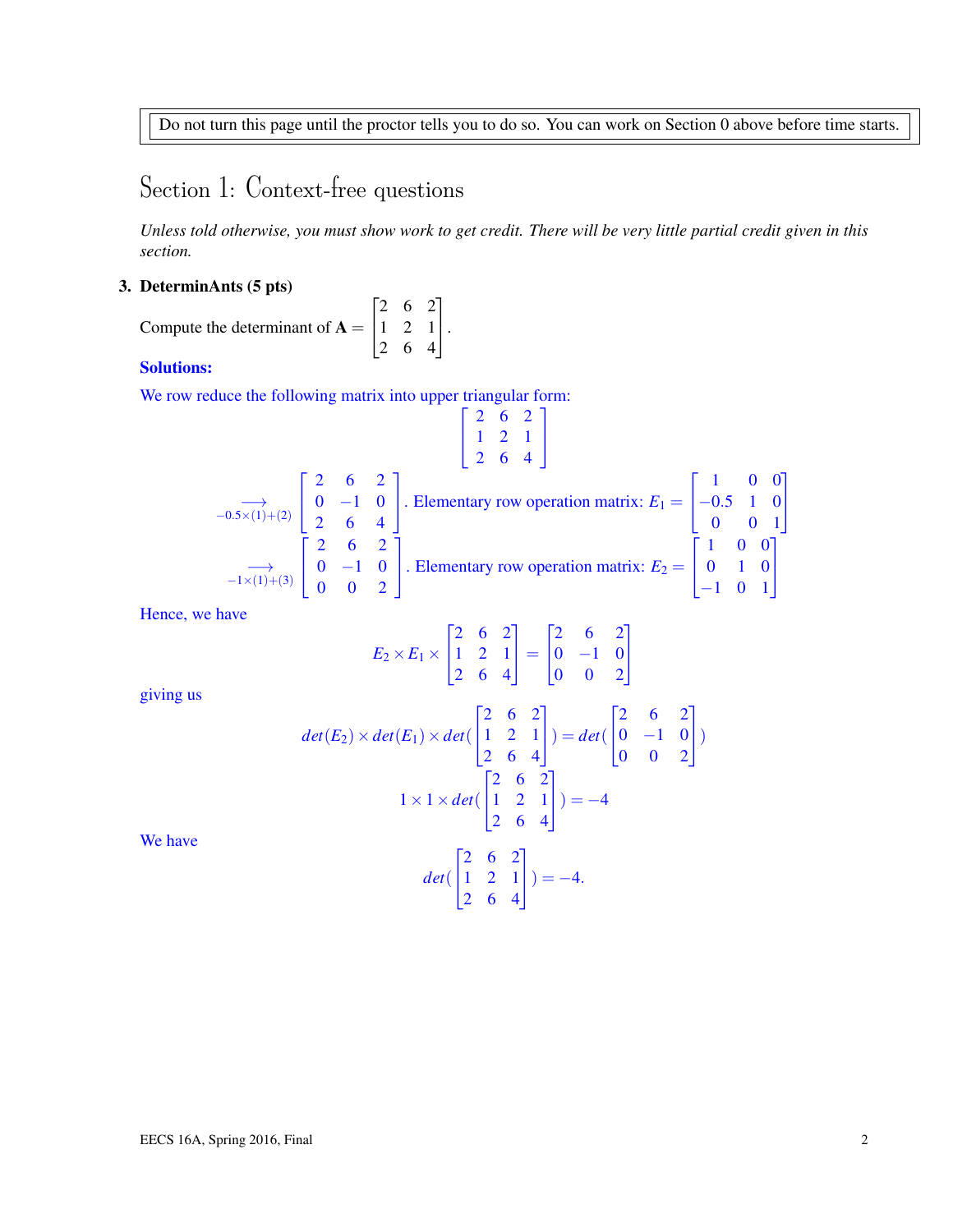#### 4. Revenge of the Boxes (10 pts)

Consider the following circuit:



(a) Find the open-circuit voltage *Voc* between nodes A and B.

Solutions: For convenience, we choose B to be "0V" or ground. Using KVL on the left side:

$$
0 = 1V - V_r - 2V
$$

$$
V_r = -1V
$$

With this, we use KCL at A:

$$
2\frac{V_r}{1k\Omega} - \frac{V_{oc}}{5k\Omega} = 0
$$

$$
\frac{V_{oc}}{5k\Omega} = 2\frac{-1V}{1k\Omega}
$$

$$
V_{oc} = -10V
$$

 $V_{oc} = -10V$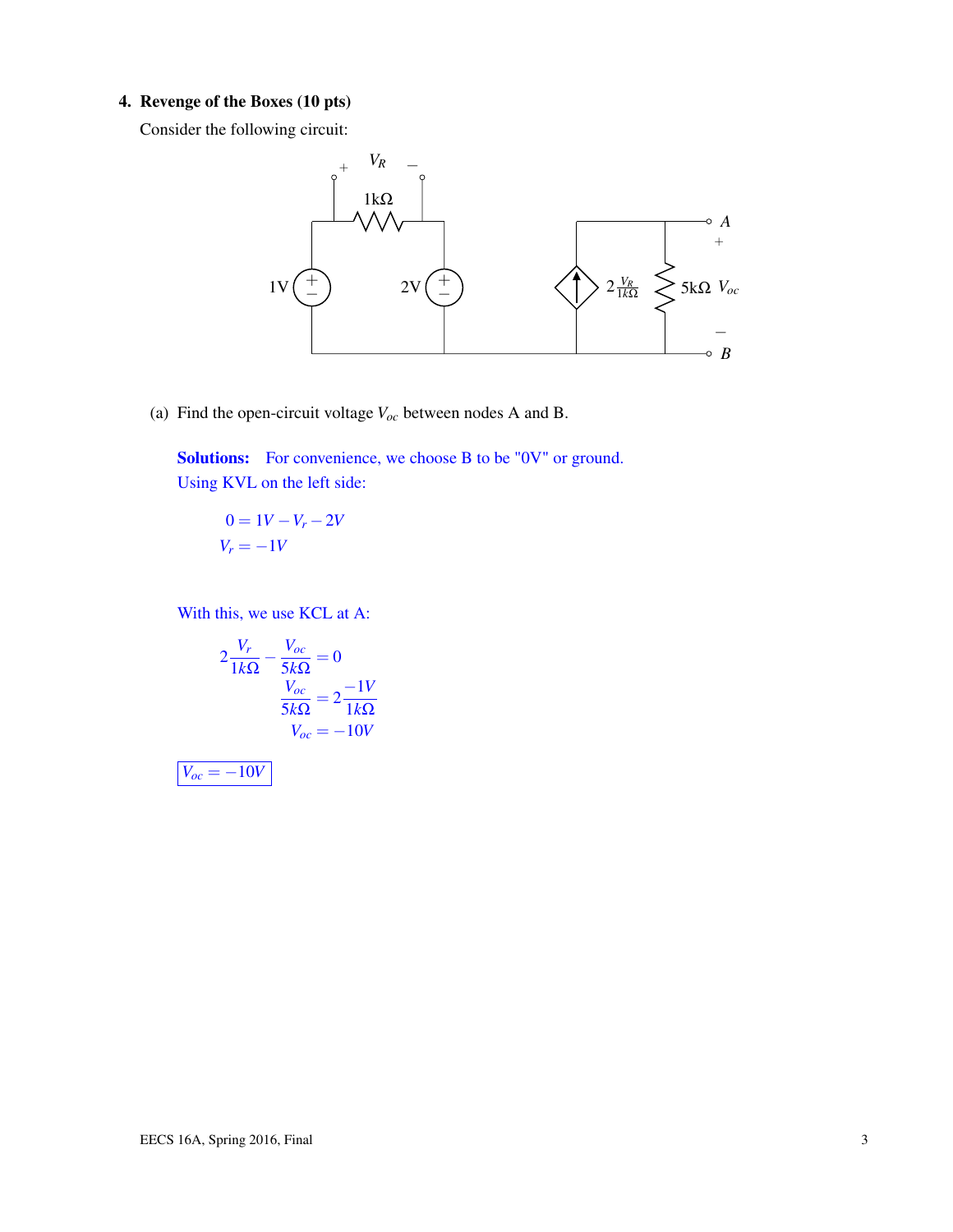(b) Find the short-circuit current *Isc* between the same two points.

Solutions: Shorting the bottom 5k $\Omega$  resistor out attaches the dependent current source to ground, and so all the current from the current source travels through the shorted out branch in this case.

$$
I_{sc} = 2\frac{V_r}{1k\Omega}
$$
  
= 2(-1) mA

 $\boxed{I_{sc} = -2 \text{mA}}$  Mind your orders of magnitude!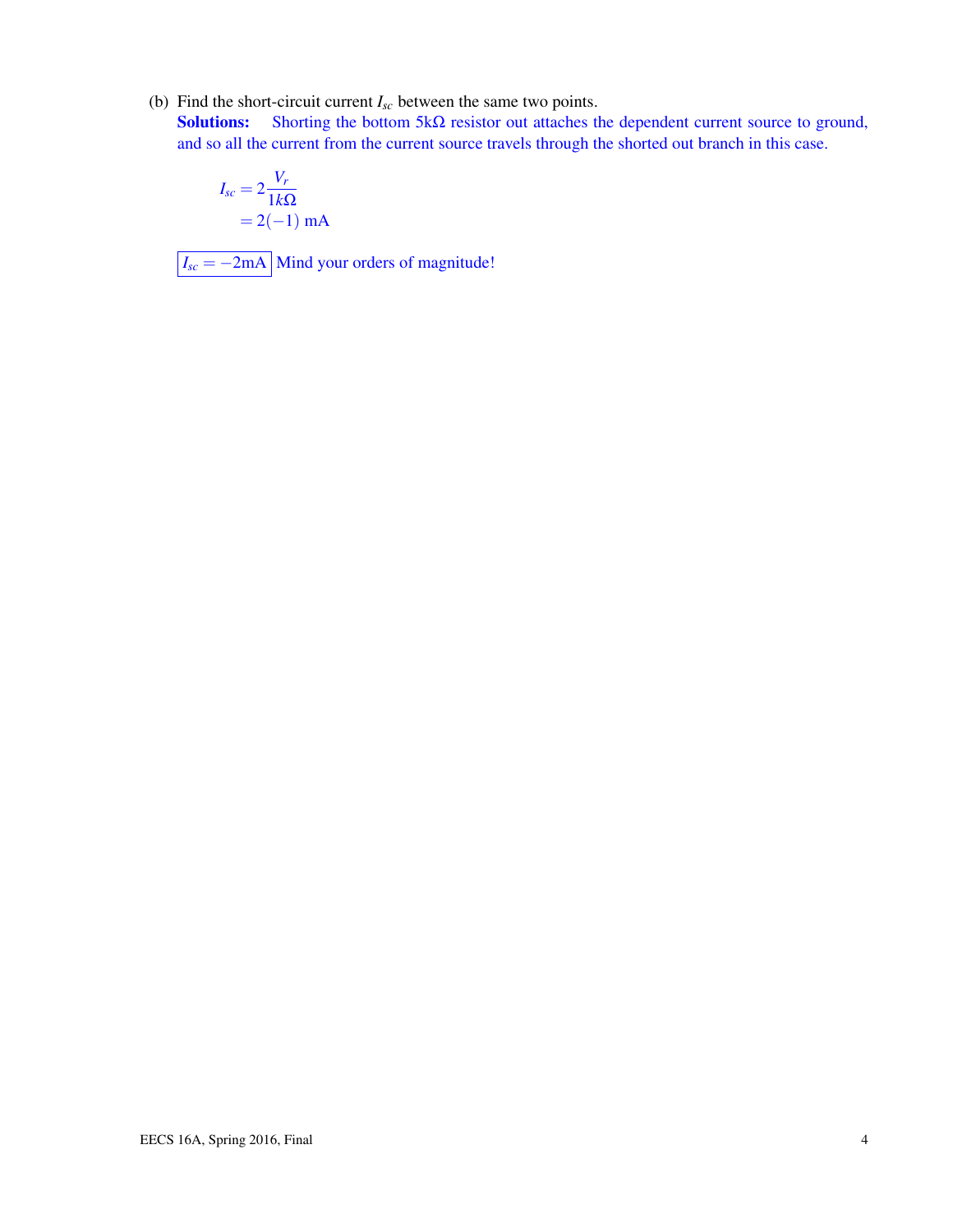(c) Now assume that *Voc* and *Isc* are as written in the boxes below. (Note that these may or may not be the correct answer to the previous parts.) If you attach a  $1.25 \text{ k}\Omega$  resistor across nodes A and B (as shown below), what will be the value of the voltage  $V_{AB}$  (also defined below)?



**Solutions:** For now, we'll work symbolically with  $V_{oc}$  and  $I_{sc}$ . With  $V_{oc}$  and  $I_{sc}$ , you can find the Thevenin and Norton equivalents of the circuit:



where  $R_{Th} = \frac{V_{oc}}{I_{eq}}$  $I_{I_{SC}}^{V_{OC}}$ . Plugging in a resistor *R* at the appropriate location, you end up with a voltage or current divider for Thevenin and Norton equivalent circuits, respectively. For completeness, we'll solve for both:

Thevenin equivalent:

Norton equivalent:

$$
V_{AB}=V_{oc}\left(\frac{R_{AB}}{R_{AB}+R_{Th}}\right)
$$

$$
V_{AB} = I_{sc} \left(\frac{1}{R_{AB}} + \frac{1}{R_{Th}}\right)^{-1}
$$

Given  $V_{oc} = I_{sc}R_{Th}$ , these come out to be equivalent expressions. Plugging in the numbers from above:

$$
R_{Th} = \frac{-10V}{-2mA} = 5k\Omega
$$

$$
V_{AB} = -10V\left(\frac{1.25k\Omega}{1.25k\Omega + 5k\Omega}\right) = -2V
$$

$$
V_R = -2V
$$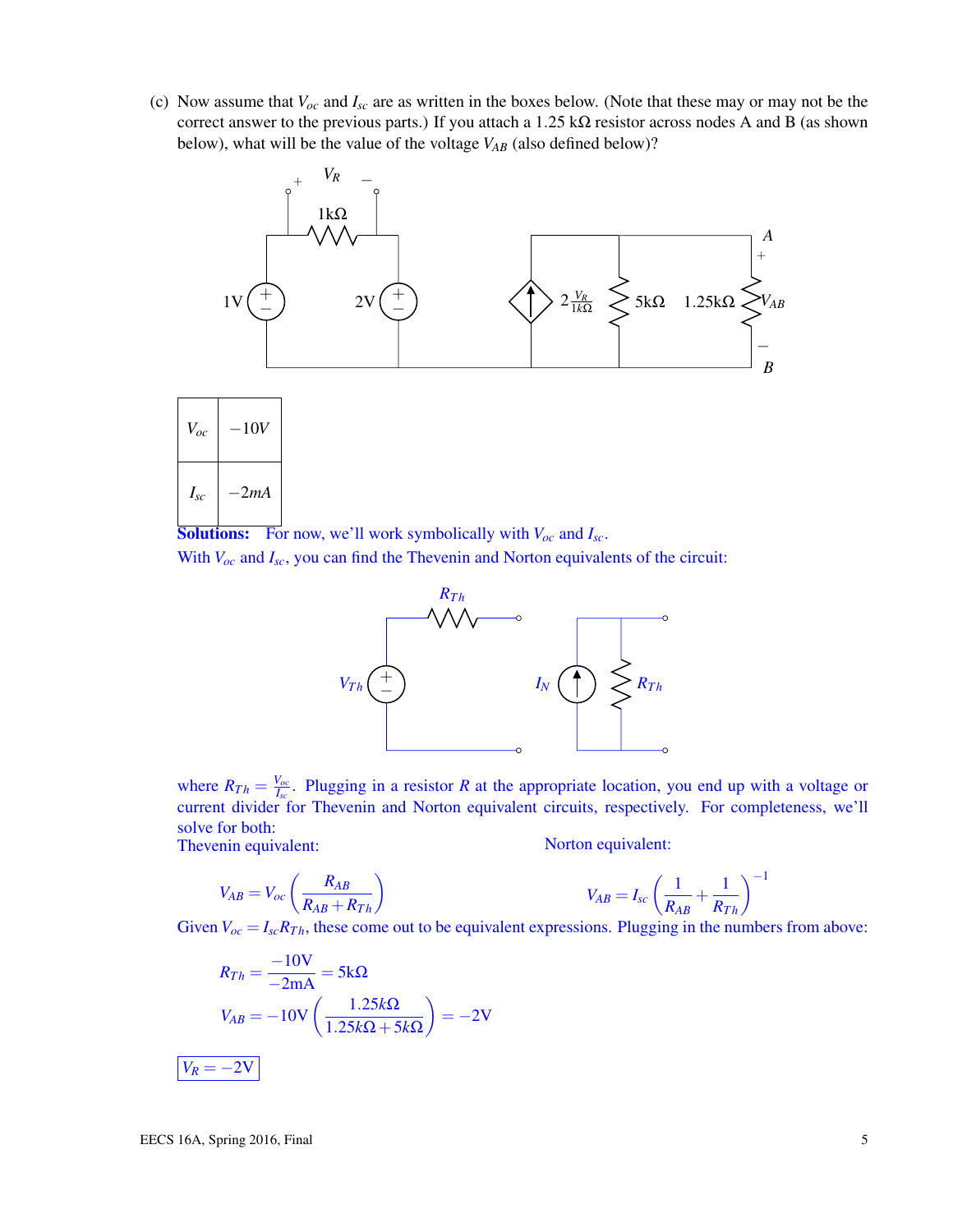#### 5. Full Bases (5 pts)

Let the orthonormal vectors  $\vec{v_1}$ ,  $\vec{v_2}$ ,  $\vec{v_3}$  be a basis  $\mathcal{B}$ . Provide a simple (symbolic) expression for the vector  $\vec{x}$ (given below) as coordinates in the basis  $\mathcal{B}$ .

$$
\vec{x} = \begin{bmatrix} 1 \\ 3 \\ -2 \end{bmatrix}
$$

Solutions: Let the matrix *U* be:

$$
U = \begin{bmatrix} | & | & | \\ \vec{v_1} & \vec{v_2} & \vec{v_3} \\ | & | & | & | \end{bmatrix}
$$

Since the columns are orthonormal, then  $U^{-1} = U^{\top}$ .

$$
Ux_{[\mathscr{B}]} = x
$$

$$
x_{[\mathscr{B}]} = U^{-1}x = U^{\top}x
$$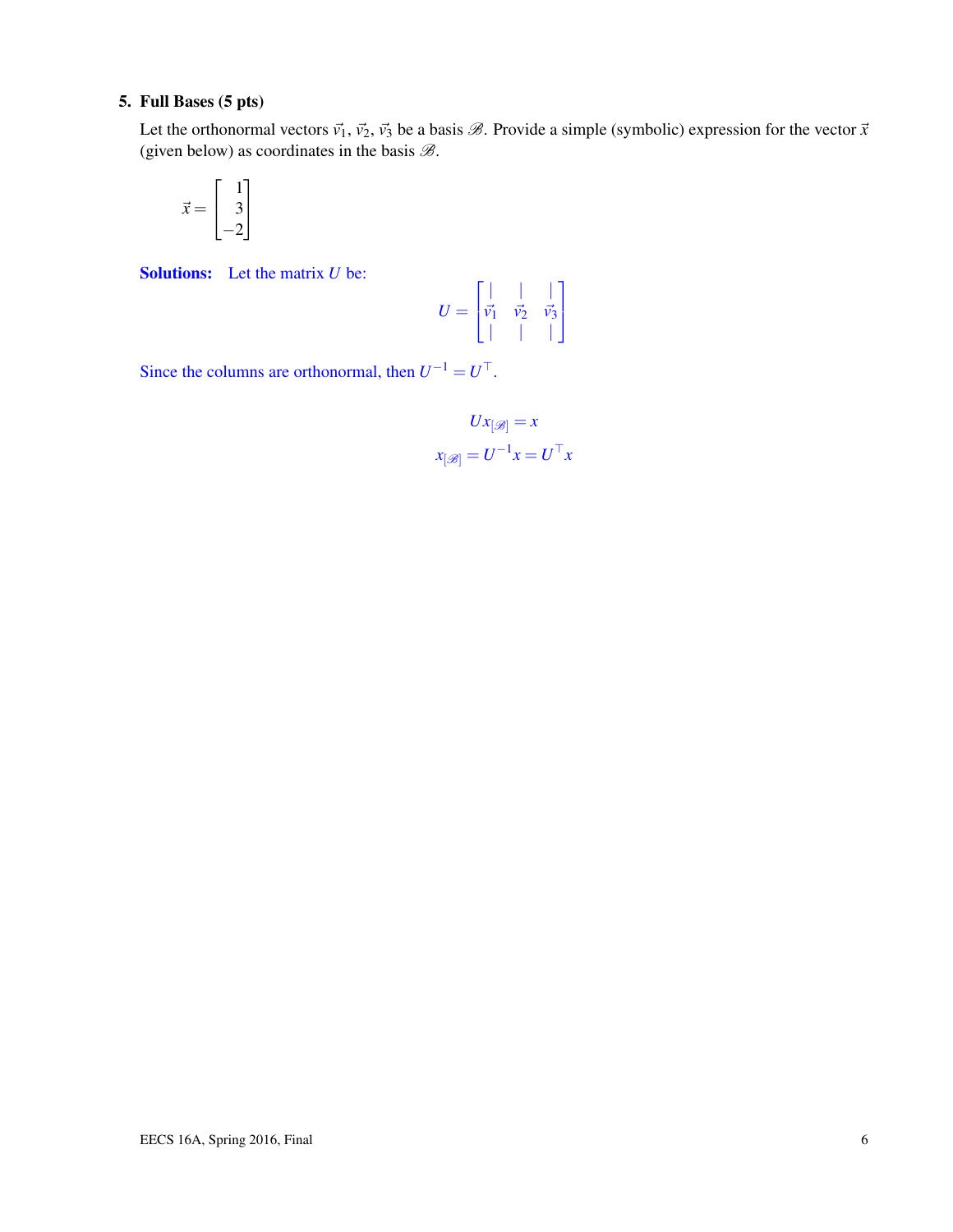#### 6. Bulletproof (10 pts)

(a) Let A and B be diagonalizable *n* x *n* matrices. Show that if A and B have the same set of eigenvectors, then  $AB = BA$ .

Solutions: Use the eigendecomposition. Since A and B have the same eigenvectors, their cooresponding *V* matrices will be the same.

 $A = V \Lambda_a V^{-1}$  *B* =  $V \Lambda_b V^{-1}$ 

Then through expansion:

$$
AB = V\Lambda_a V^{-1} V\Lambda_b V^{-1}
$$
  
=  $V\Lambda_a \Lambda_b V^{-1}$   
=  $V\Lambda_b \Lambda_a V^{-1}$   
=  $V\Lambda_b V^{-1} V\Lambda_a V^{-1}$   
= BA

 $\Lambda_a \Lambda_b$  and  $\Lambda_b \Lambda_a$  give the same result and  $VV^{-1} = V^{-1}V = I$ . Therefore, the multiplication is commutative.

(b) Consider a symmetric *n* x *n* matrix **A**. Show that if  $\vec{x}^{\top} A \vec{x} > 0$  for all  $\vec{x} \neq \vec{0}$ , then all eigenvalues of **A** are positive. Fill in the blanks to complete the proof:

Let  $\vec{x}$  be a/an of A. A~*x* = *x* <sup>&</sup>gt;A*x* = = (1)

We can rewrite  $(1)$  with a summation:  $(2)$ . Expression (2) is equivalent to  $\vec{x}^{\top} A \vec{x}$ , and thus must be stricly positive. Explain in a single sentence why this means that any eigenvalue of A must be positive.

#### Solutions:

Let  $\vec{x}$  be an eigenvector of **A**.

 $A\vec{x} = \lambda \vec{x}$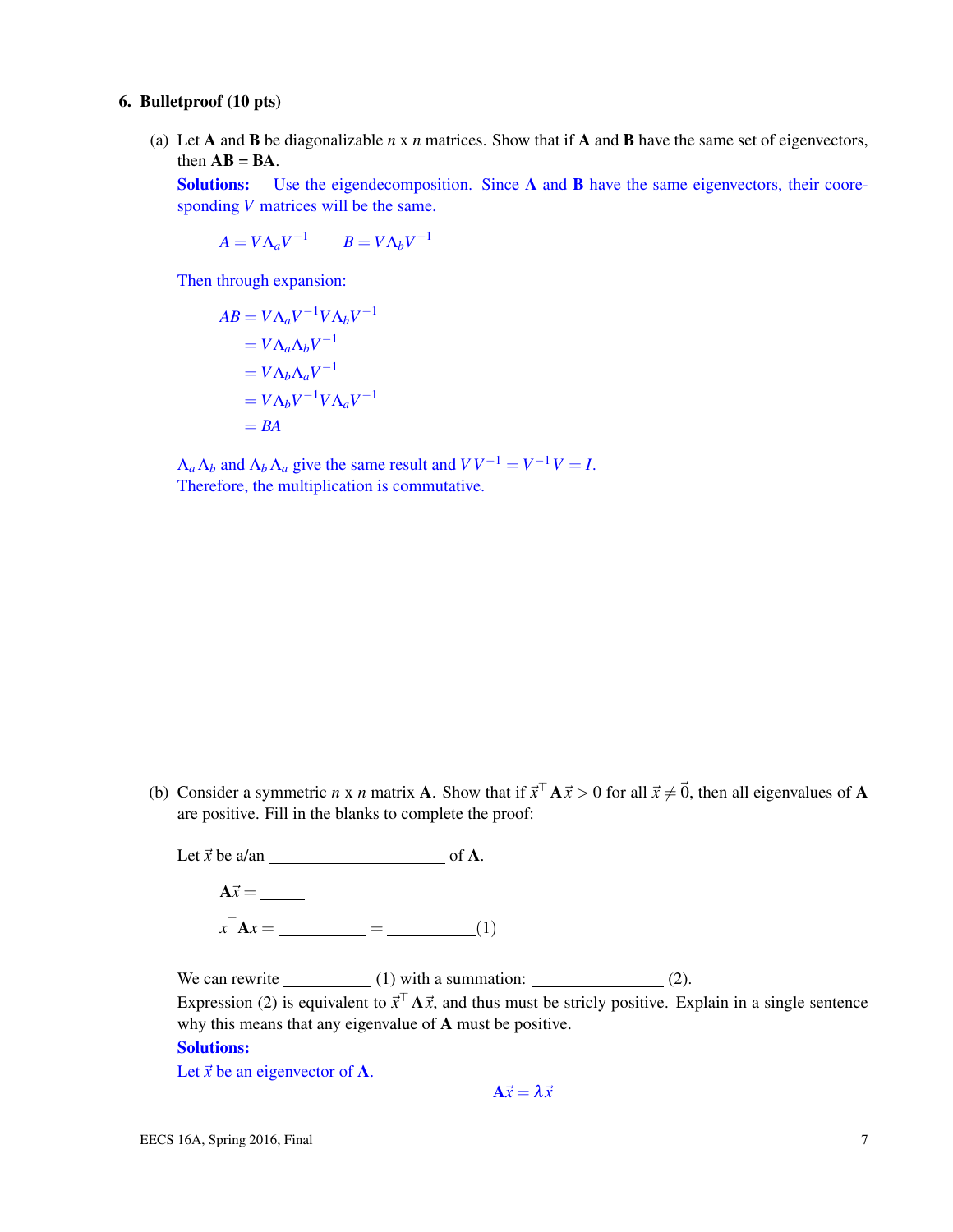$$
\vec{x}^{\top} \mathbf{A} \vec{x} = \vec{x}^{\top} \lambda \vec{x} = \lambda \vec{x}^{\top} \vec{x}
$$

$$
\lambda \vec{x}^{\top} \vec{x} = \lambda \sum x_i^2
$$

The right hand side is strictly positive, i.e. always positive. Since the summation is always positive, then  $\lambda$  must always be positive. This holds true for all eigenpairs of **A**.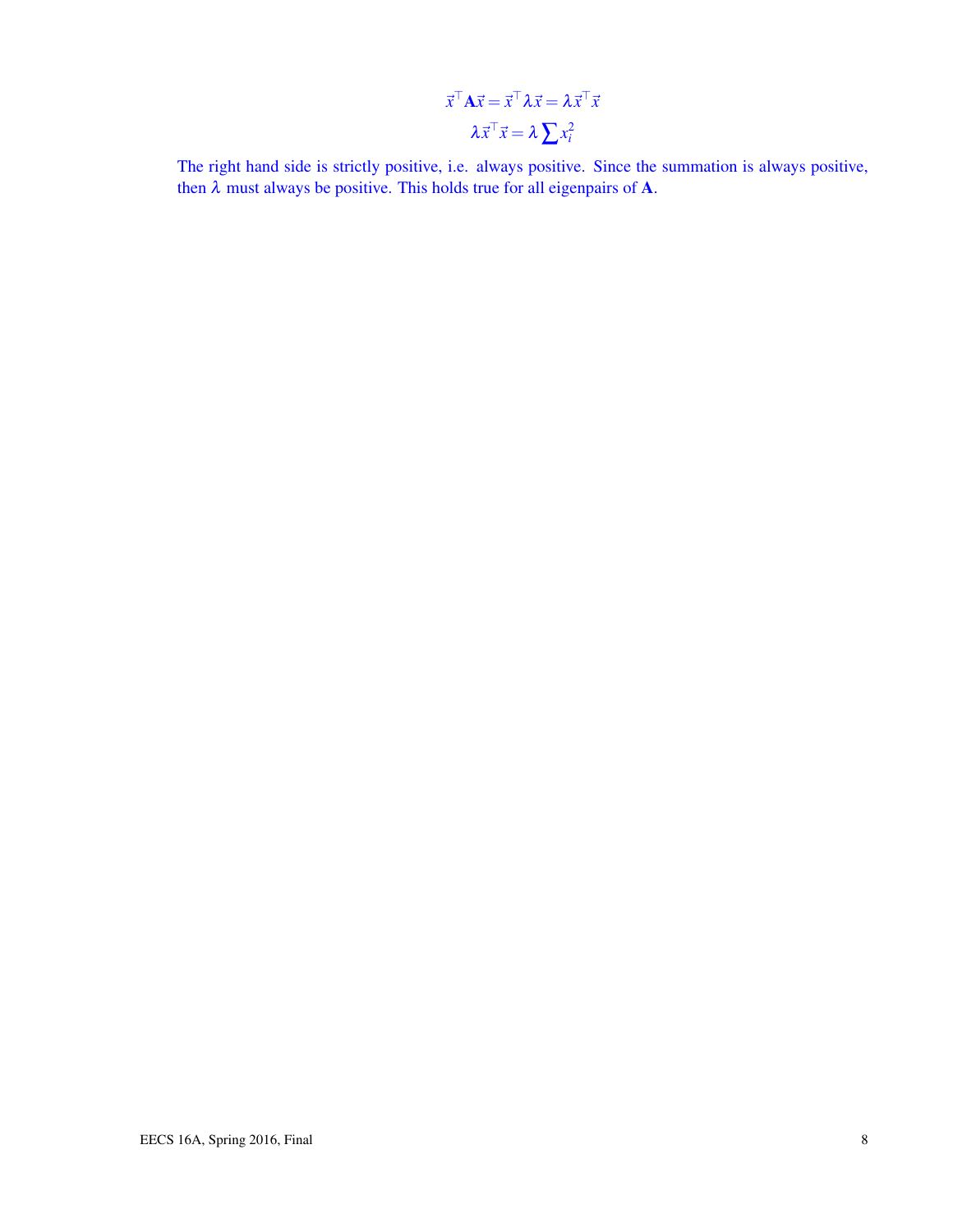### Section 2: Free-form Problems

#### 7. EEcology (22 pts)

In this problem we will study the evolution of a hypothetical ecosystem. Within an ecosystem, one can have all sorts of classifications of life forms. For example, your model could initially include only Herbivores and Plants. We will use what's called a "replacement model" to represent the dynamics of the ecosystem. Specifically, at every time step, some fraction of Plants is "eaten" by Herbivores, and the number of Herbivores increases by the number of Plants that were eaten. In addition, some fraction of Herbivores die, and, in the context of this problem, they become Plants. Finally, for both types of organisms, some fraction of the organisms remain in their current state. These same rules apply to new organisms introduced in the problem later on.

Note that throughout this problem, the total number of organisms remains the same. In other words, no organism can leave or enter the system.

(a) A new species of killer snake, the Baba Konstrictor, slithers its way into this peaceful environment. Babas are incredibly intelligent and hunt Herbivores. The new ecology network is depicted below.

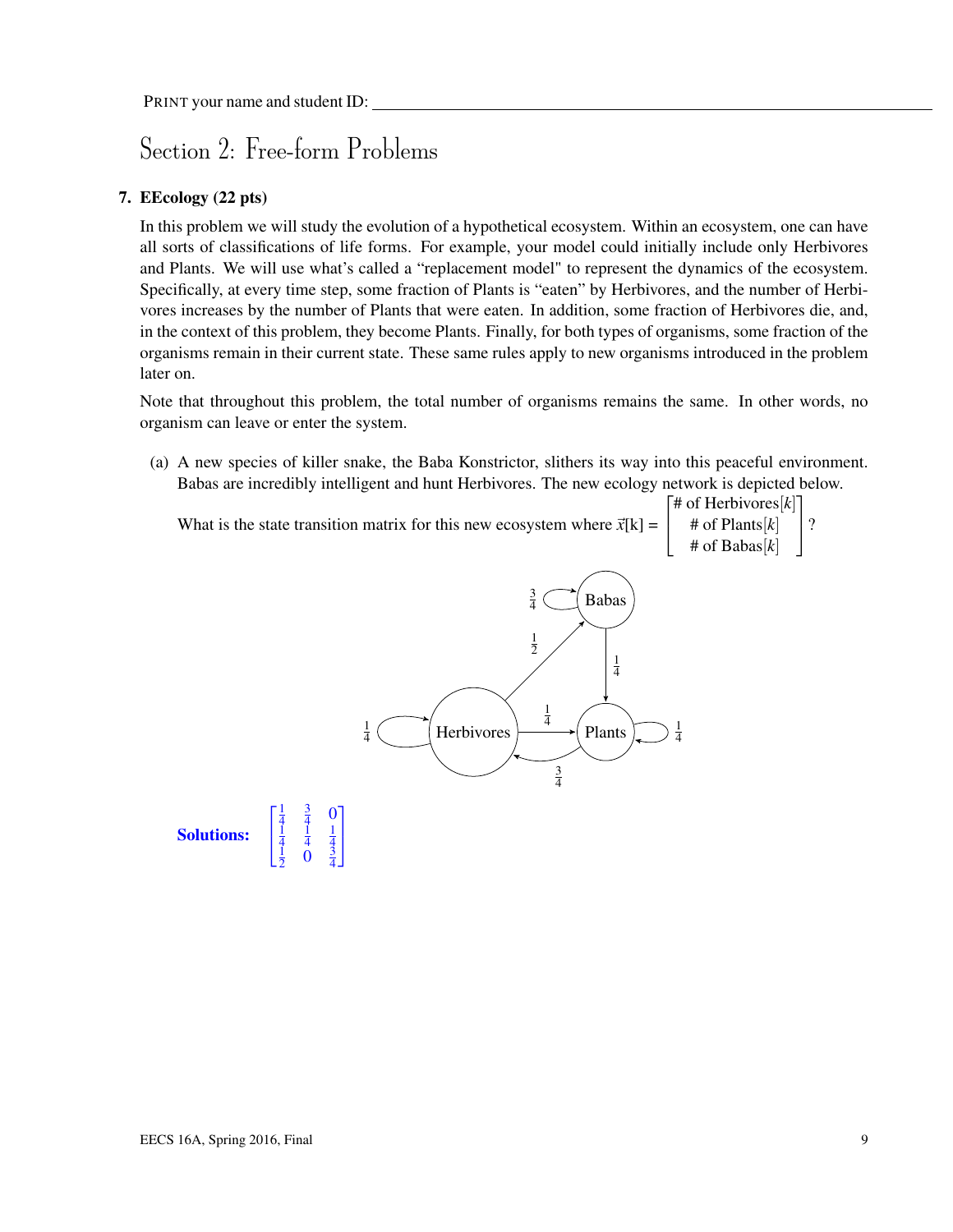(b) If we start with 100 of each organism in the new ecosystem, how many organisms of each type will there be after an infinite number of time steps?

Solutions: The total number of organisms in the system will remain unchanged. We will always have 300 organisms in the system.

After infinite steps, we should be in steady state. Remember that, for a steady state to occur,  $A\vec{x} = \vec{x}$ , and  $\vec{x}$  is the steady state we are looking for. This corresponds to the eigenvector when  $\lambda = 1$  (i.e. the importance scores).

Consider the previously found state transition matrix *A* and the steady state  $\vec{x}$ .

$$
(A - I)x = \begin{bmatrix} \frac{-3}{4} & \frac{3}{4} & 0\\ \frac{1}{4} & \frac{-3}{4} & \frac{1}{4} \\ \frac{1}{2} & 0 & \frac{-1}{4} \end{bmatrix} x = 0
$$

Solving for the nullspace:

$$
\begin{bmatrix} \frac{-3}{4} & \frac{3}{4} & 0 \\ \frac{1}{4} & \frac{-3}{4} & \frac{1}{4} \\ \frac{1}{2} & 0 & \frac{-1}{4} \end{bmatrix} \sim \begin{bmatrix} -3 & 3 & 0 \\ 1 & -3 & 1 \\ 2 & 0 & -1 \end{bmatrix} \sim \begin{bmatrix} 1 & -1 & 0 \\ 1 & -3 & 1 \\ 2 & 0 & -1 \end{bmatrix}
$$

$$
\sim \begin{bmatrix} 1 & -1 & 0 \\ 0 & -2 & 1 \\ 0 & 2 & -1 \end{bmatrix} \sim \begin{bmatrix} 1 & -1 & 0 \\ 0 & -2 & 1 \\ 0 & 0 & 0 \end{bmatrix}
$$

$$
x_3 \text{ is free. } \vec{x} = \begin{bmatrix} 1 \\ 1 \\ 2 \end{bmatrix}
$$

Since we are solving for steady state fractions within the system, we have to normalize this eigenvector. Normalizing in this case means making the sum of the vector be 1, so we divide each element in

the vector by the sum of the vector. The normalized steady-state fractions are  $\vec{x} =$  $\mathbf{I}$ 

2 Note that the total number of organisms in the system is 300, so the final number of each type of organism is a fraction of 300, not a fraction of the original 100. Therefore, the number of each organism at steady state will be:

$$
\lim_{n \to \inf} \vec{x}[n] = \begin{bmatrix} 75 \\ 75 \\ 150 \end{bmatrix}
$$

 $\sqrt{ }$ 

1  $\mathbf{I}$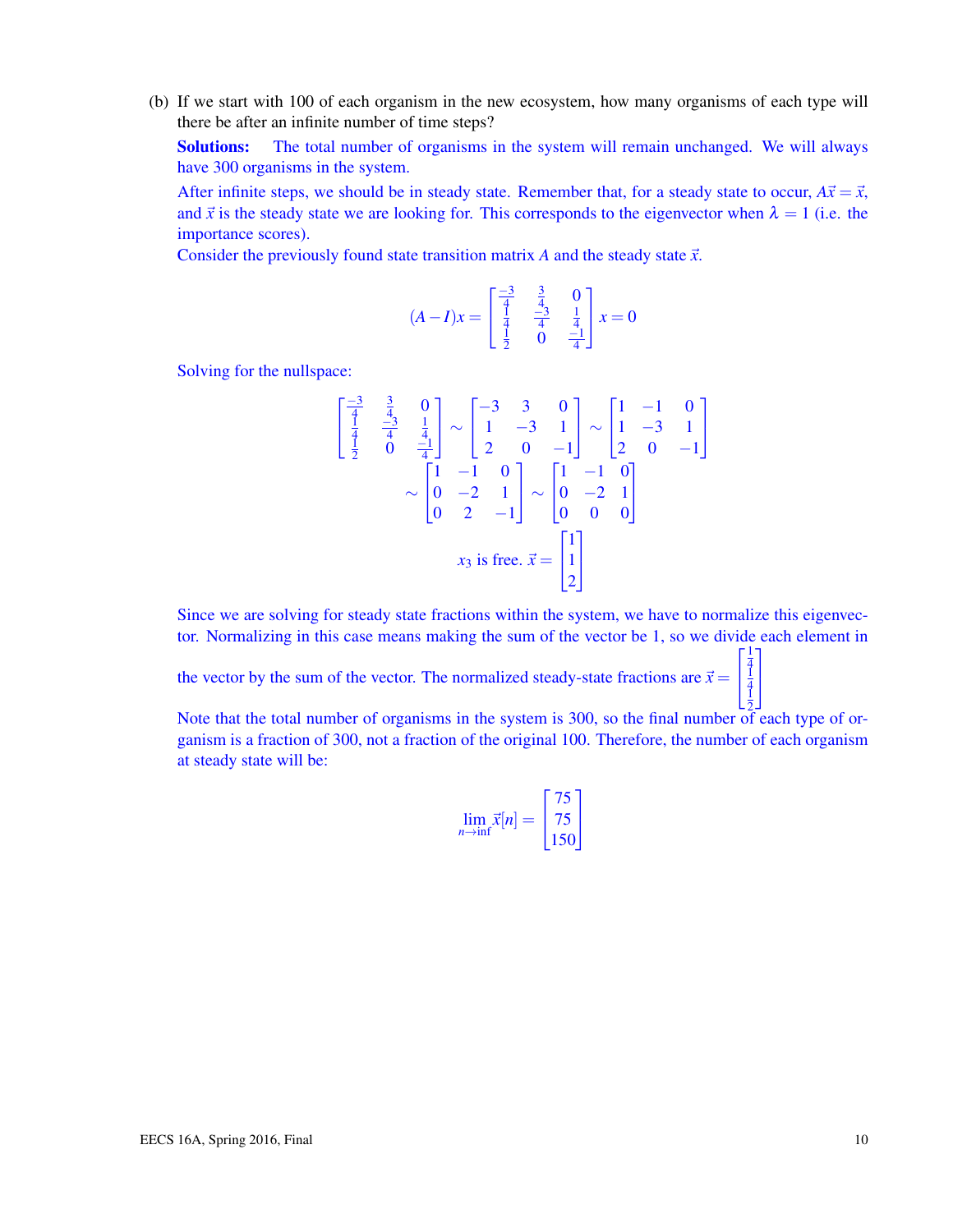(c) After a few million years, an aquatic-based lifeform, the Eladypus, evolves a set of legs and enters the ecosystem. Having spent many years feasting on eels and sea snakes, the Eladypus has a diet restricted to Babas in this new environment. The new ecosystem can be modeled by the diagram shown below. Note that we don't know yet know what fraction of the Babas is eaten by the Eladypi, but we will define that fraction as having a value of  $p_{B2E}$  (as indicated in the diagram). Given the rest of the constants indicated in the diagram below, as a function of  $p_{B2E}$ , what must be the value of  $p_{B2B}$  (i.e., at each time step, the fraction of Babas that remain in their current state)?



Solutions: The sum of the transitions leaving Babas have to sum to 1.

$$
\frac{1}{3} + P_{B2B} + P_{B2E} = 1
$$

$$
P_{B2B} = \frac{2}{3} - P_{B2E}
$$

(d) It's "Eladypi Week" on the Discovery Channel and we're hooked to the television trying to learn as much as we can about this unique creature. We learn that an ideal ecosystem has 350 Eladypi. Currently, we observe 600 Plants, 600 Herbivores, 300 Babas, and 400 Eladypi in our ecosystem. What is the fraction of Babas that the Eladypi can eat in order for the ecosystem to reach the ideal state after one transition? That is, what is the value of  $p_{B2E}$  that enables the ecosystem to reach the ideal state (in terms of the number of Eladypi) from its current state in one time step? With this value of *pB*2*E*, how many Herbivores, Plants, and Babas are there after this single time step?

**Solutions:** Supposed our state is now  $\vec{x}[k]$  = F  $\parallel$ # of Herbivores[*k*] # of Plants[*k*] # of Babas[*k*] # of Eladypi[*k*] . Setting the state transition matrix,  $\mathbf{I}$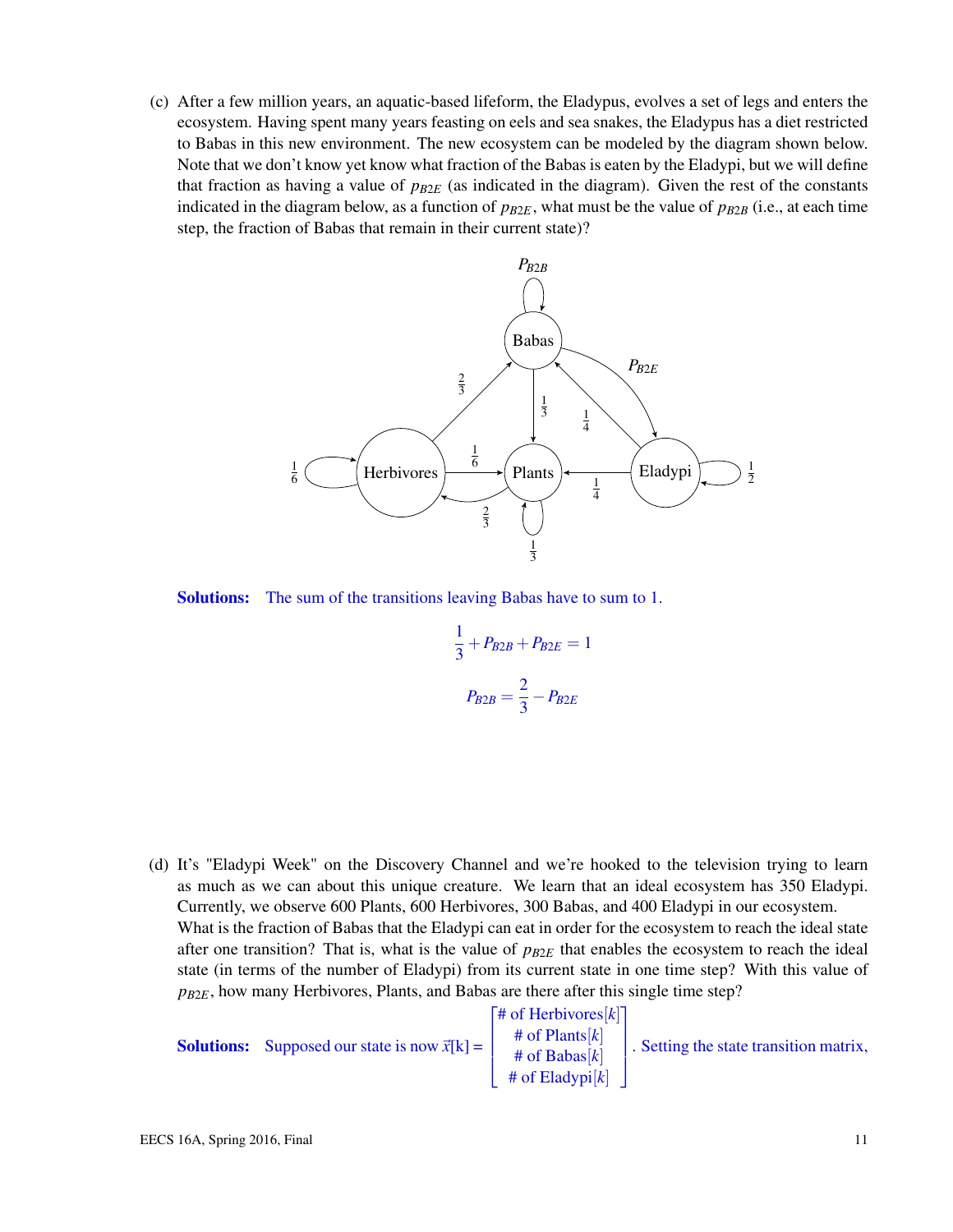we get:

$$
\begin{bmatrix} \frac{1}{6} & \frac{2}{3} & 0 & 0 \\ \frac{1}{6} & \frac{1}{3} & \frac{1}{3} & \frac{1}{4} \\ \frac{2}{3} & 0 & P_{B2B} & \frac{1}{4} \\ 0 & 0 & P_{B2E} & \frac{1}{2} \end{bmatrix}
$$

 $\lceil 600 \rceil$ 

We also have our initial state  $\vec{x}[0] =$ 

 $\overline{\phantom{a}}$ 600 300  $|400|$  $\parallel$ . We can isolate the last row to get the desired *PB*2*E*. 1

$$
300 P_{B2E} + \frac{1}{2} 400 = 350
$$

$$
P_{B2E} = \frac{1}{2}
$$

Using the equation previously found, we can solve for *PB*2*<sup>B</sup>*

$$
P_{B2B} = \frac{2}{3} - P_{B2E}
$$
  
=  $\frac{2}{3} - \frac{1}{2}$   
=  $\frac{1}{6}$ 

We can now solve for the next step

|   | п |   | 600<br>600<br>300 | $\lceil 500 \rceil$<br>500<br>550 |
|---|---|---|-------------------|-----------------------------------|
| O | 0 | ⊼ | 400               | .350'                             |

 $P_{B2E}=\frac{1}{2}$  $\frac{1}{2}$ . In this state, there are 500 Herbivores, 500 Plants, 550 Babas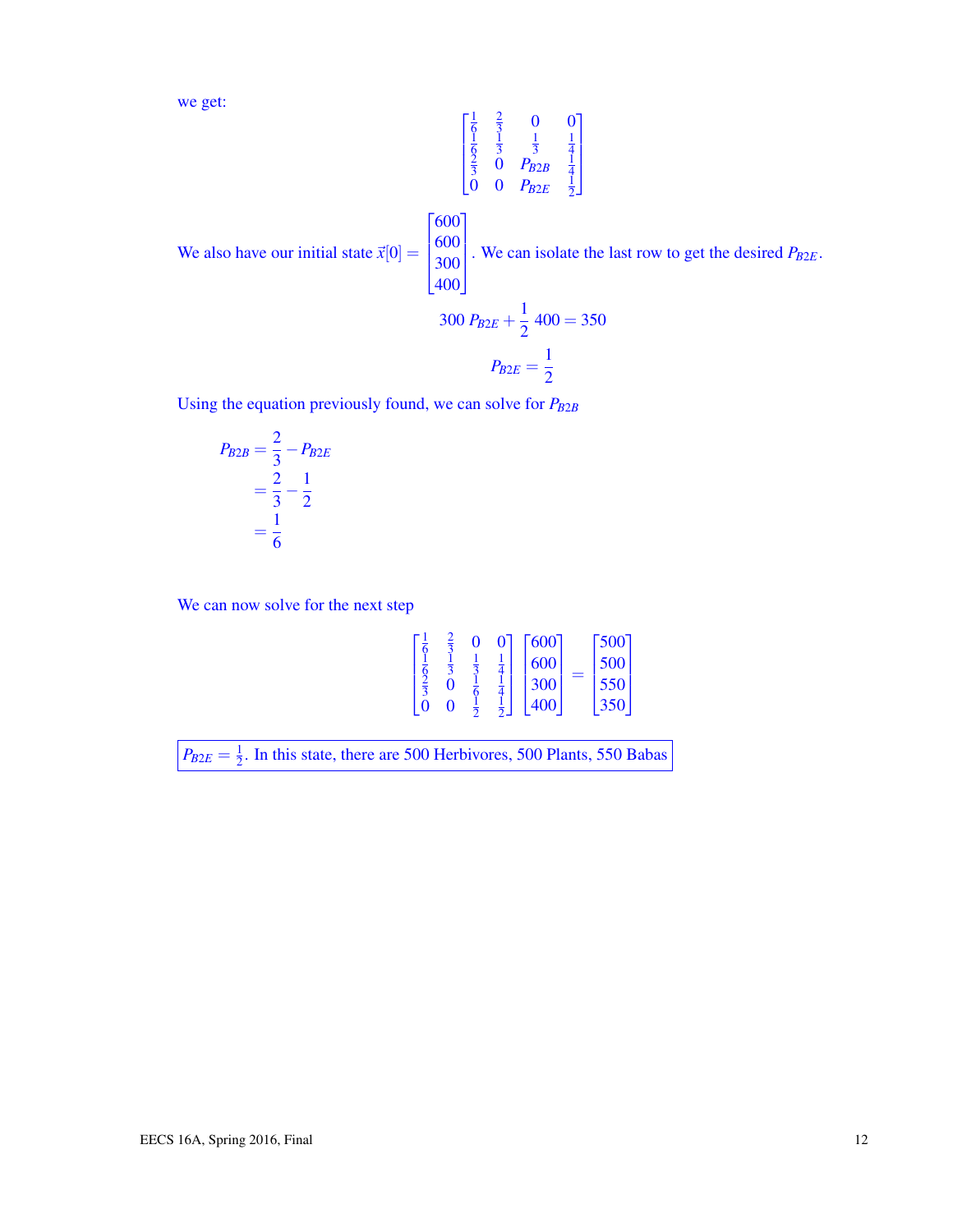(e) Given the value of *pB*2*<sup>E</sup>* and the state (i.e., the number of Herbivores, Plants, Babas, and Eladypis after the single time step) you computed in part (d), will the number of Eladypi in the ecosystem remain constant after all future timesteps? You must mathematically justify your answer in order to receive credit for this problem.

**Solutions:** Mathematically, the question is asking whether the new state is an eigenvector.<sup>[1](#page-12-0)</sup> We could solve for the steady state of this system and compare it to the state we found. However, it will be easier just to test the state that we have. Let's look at one more iteration in time.

|  | 0 | 500 | $-416$ |  |
|--|---|-----|--------|--|
|  |   | 500 | 521    |  |
|  |   | 550 | 512    |  |
|  |   | 350 | 450    |  |

This is an entirely different state, so the previous state was not stable. This should not be terribly surprising. Since we were only given one of the state values, we did not know enough information about the entire system to arrive stably at equilibrium.

<span id="page-12-0"></span><sup>&</sup>lt;sup>1</sup>More specifically, a real eigenvector.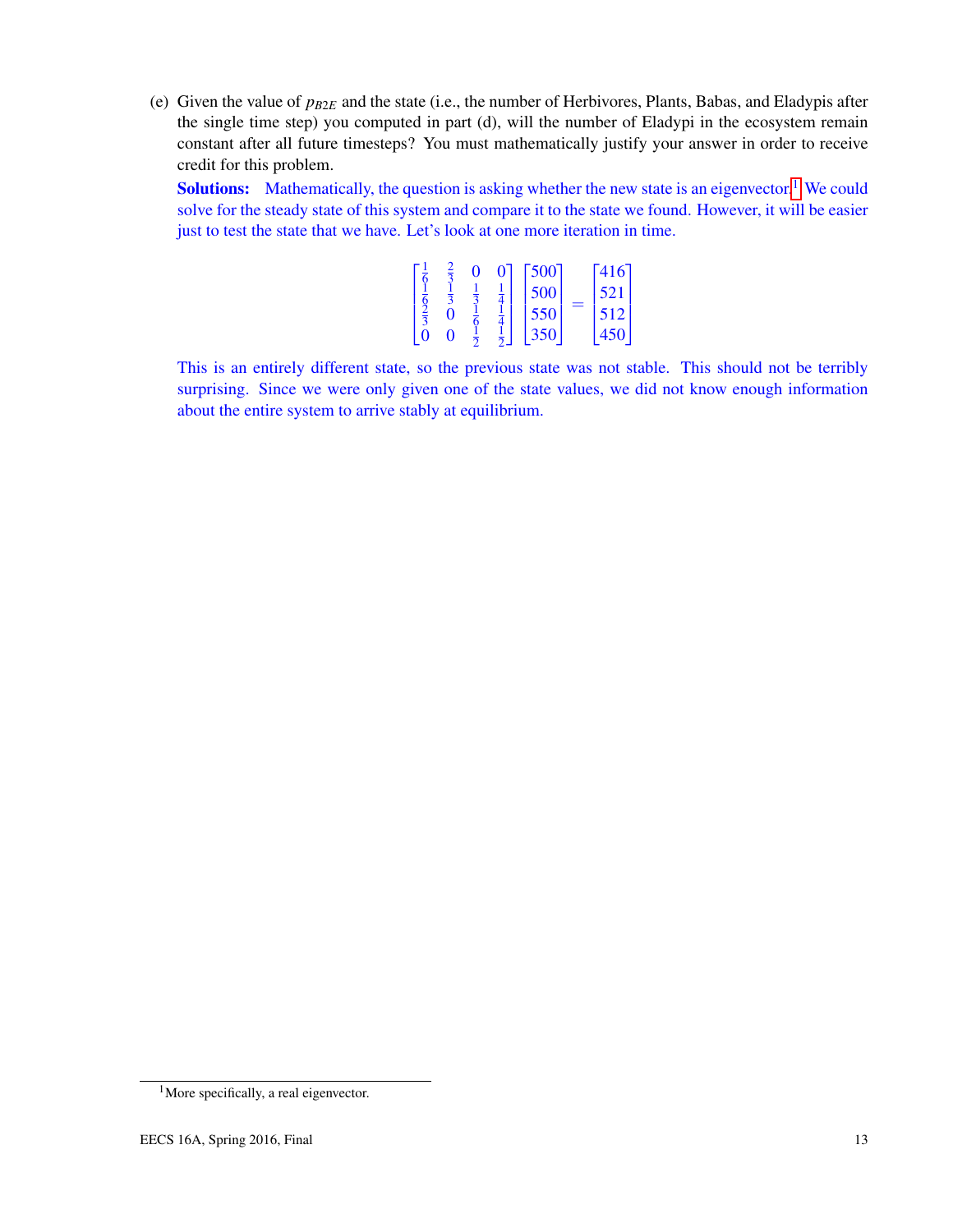#### 8. Correlated Circuitry (20 pts)

In labs and homeworks you have been implementing cross-correlation in iPython and using helpful numpy functions such as  $\text{number}$ . correlate to calculate cross-correlation. This problem instead will guide you through designing a circuit that implements cross-correlation of an unknown input signal with a known signal.

(a) Compute the cross correlation of  $\vec{s}_1 = [3 7]$  with respect to  $\vec{s}_2 = [2 -3]$ , where  $\vec{s}_1$  and  $\vec{s}_2$  are both periodic. Your output should be  $\vec{y} = [y_0 y_1]$  where  $y_k$  corresponds to delaying  $\vec{s}_2$  by k timesteps. Solutions:  $(-15,5)$ 

(b) Now let's start designing a circuit that outputs the cross-correlation of an input signal  $\vec{v}_{in}$  with a known signal  $\vec{s}$ . Once again, the input signal  $\vec{v}_{in}^T = [v_0 \ v_1]$  and the given signal  $\vec{s}^T = [a \ b]$  are discrete signals with periods of 2. The values of *a* and *b* are known, fixed and given to you, while the values of the input voltages  $v_0$  and  $v_1$  are unknown. Note that  $v_0$  and  $v_1$  can be treated as indpenedent inputs to your design.

Draw a block diagram of a circuit that cross-correlates the input signal *vin* with the given signal *s* and outputs the cross-correlation  $\vec{y}^T = [y_0, y_1]$ , with the outputs being defined the same way as they are in part (a).

Example diagrams for multipliers and summers are shown below to clarify what we mean by a block diagram for this problem.



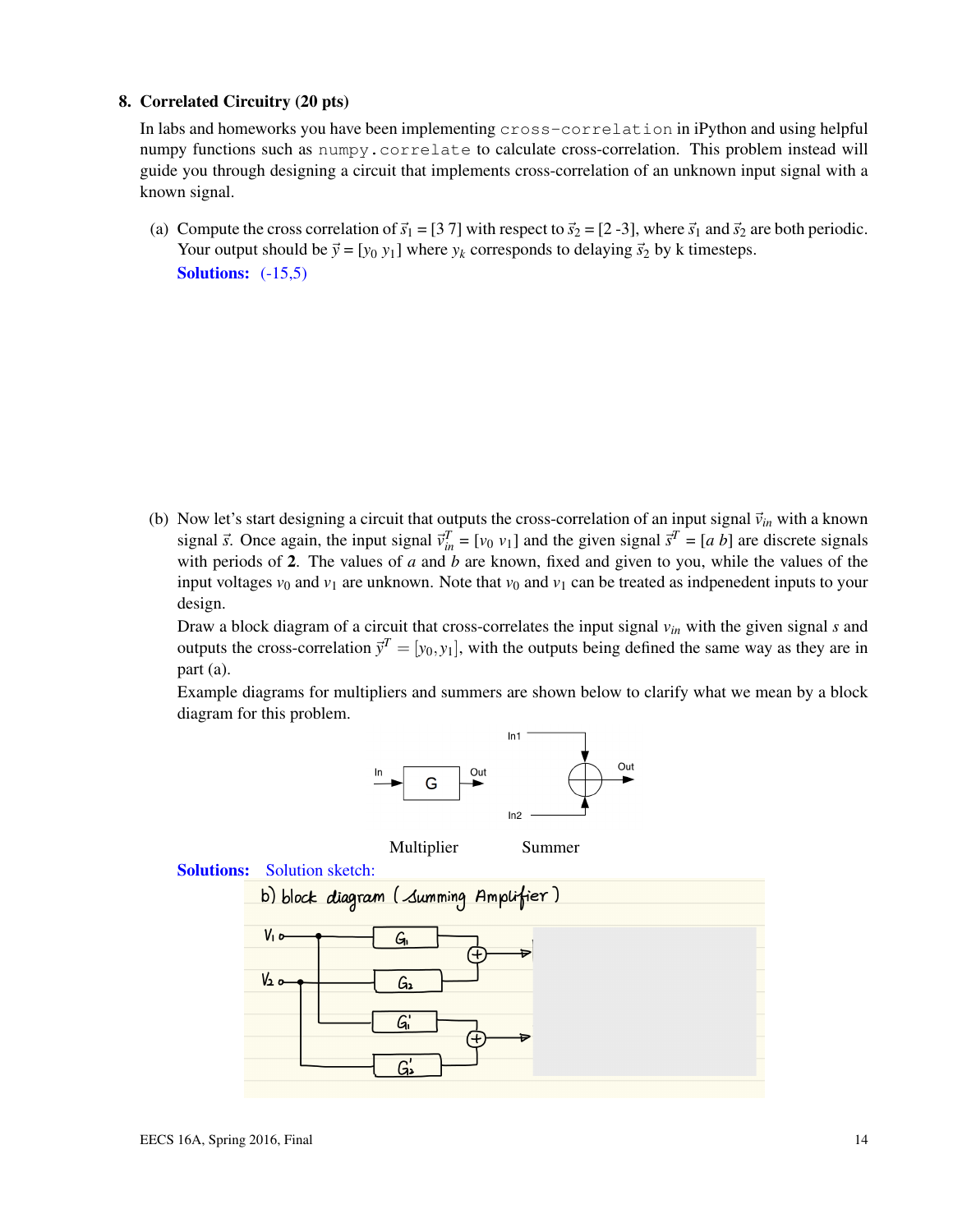(c) Design a circuit that outputs the cross-correlation of  $\vec{v}_{in}^T = [v_0 \ v_1]$  and  $\vec{s}^T = [a \ b]$  for  $a = -2$  and  $b = -4$ using only resistors and op amps. Be sure to label your components and provide their values; your design must be drawn within the box below and use  $v_0$  and  $v_1$  as indicated.

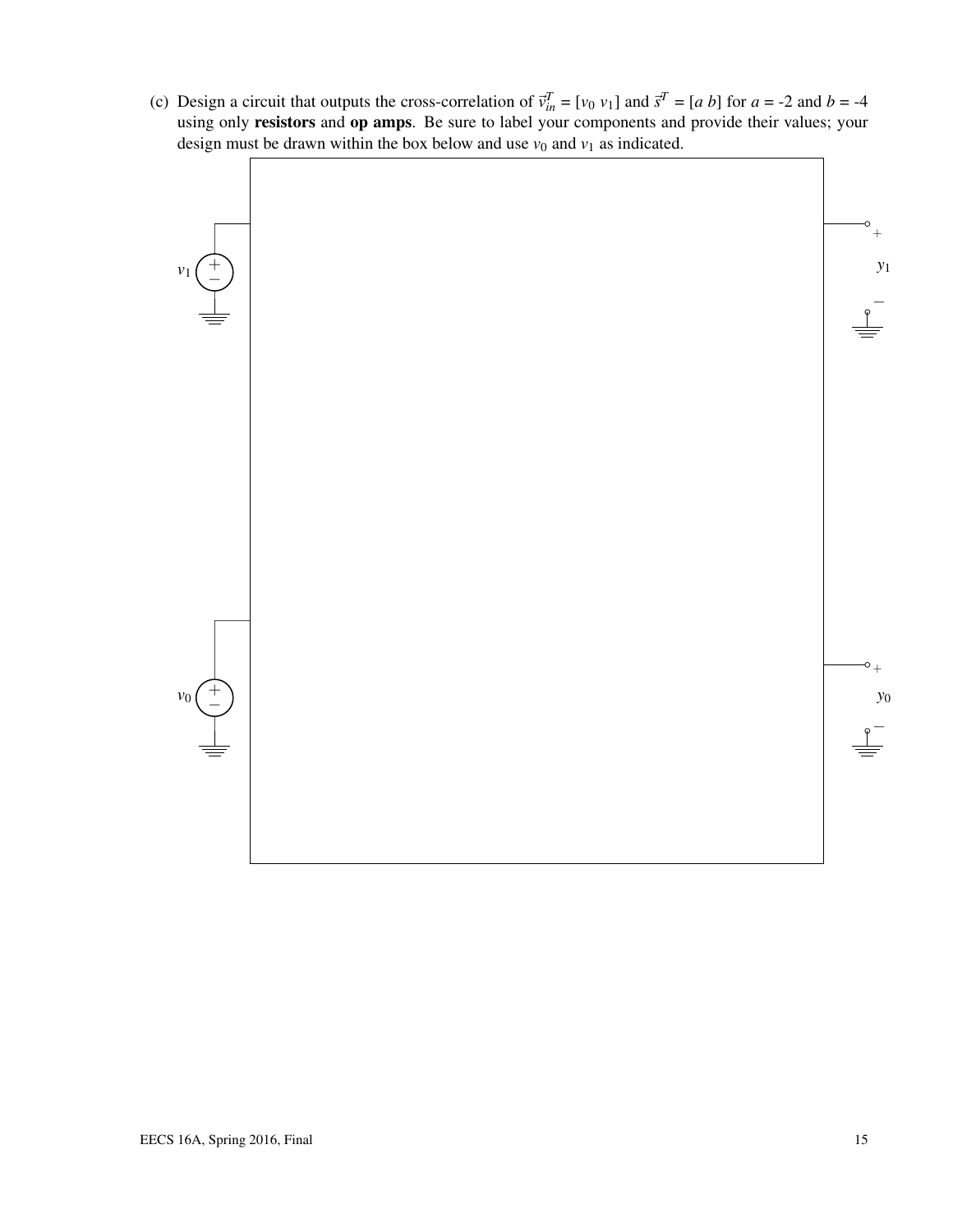

Solutions: Solution sketch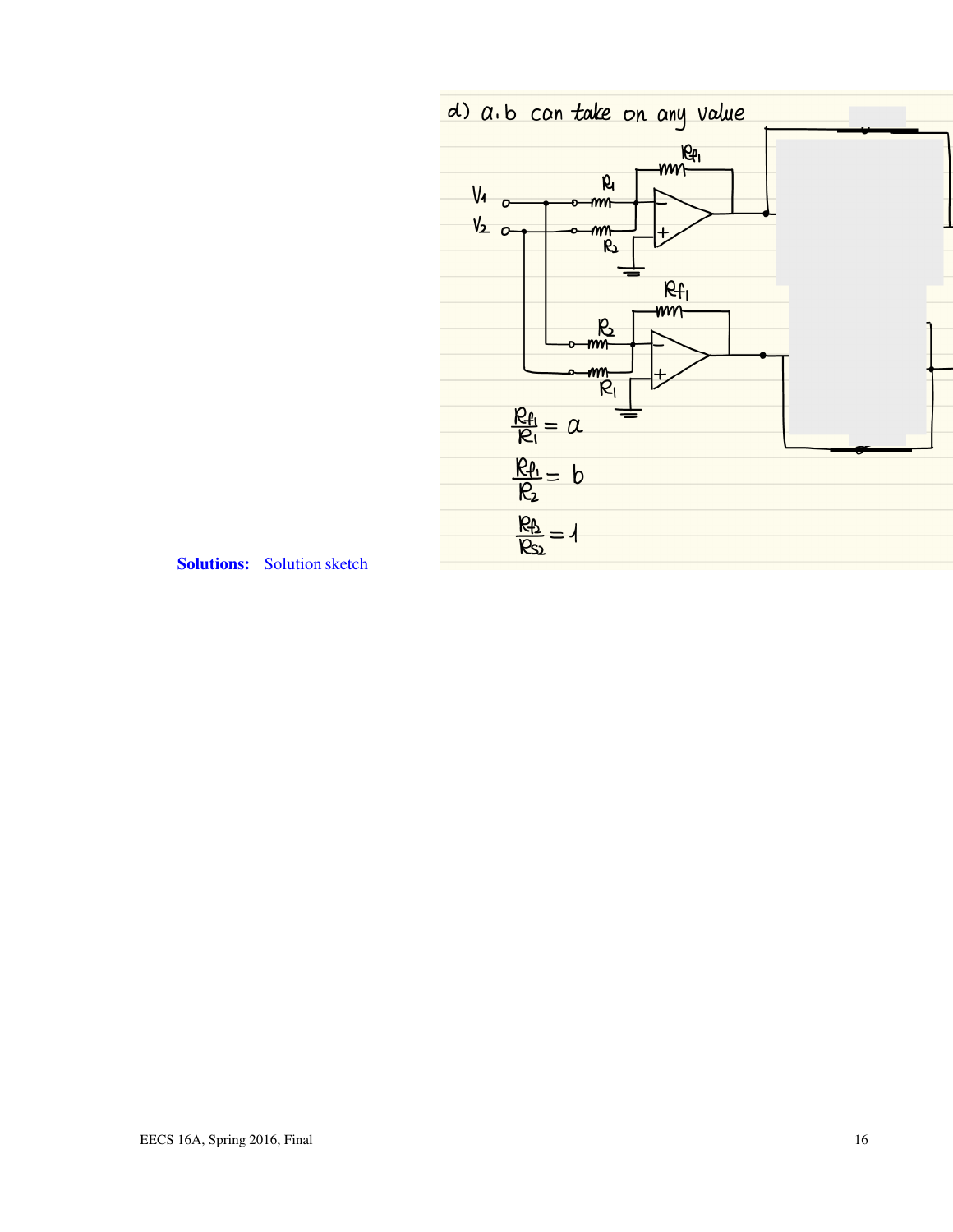(d) Design a circuit that outputs the cross-correlation of  $\vec{v}_{in}^T = [v_0 \ v_1]$  and  $\vec{s}^T = [a \ b]$  for  $a = 2$  and  $b = 4$ using only resistors and op amps. Be sure to label your components and provide their values; your design must be drawn within the box below and use  $v_0$  and  $v_1$  as indicated.



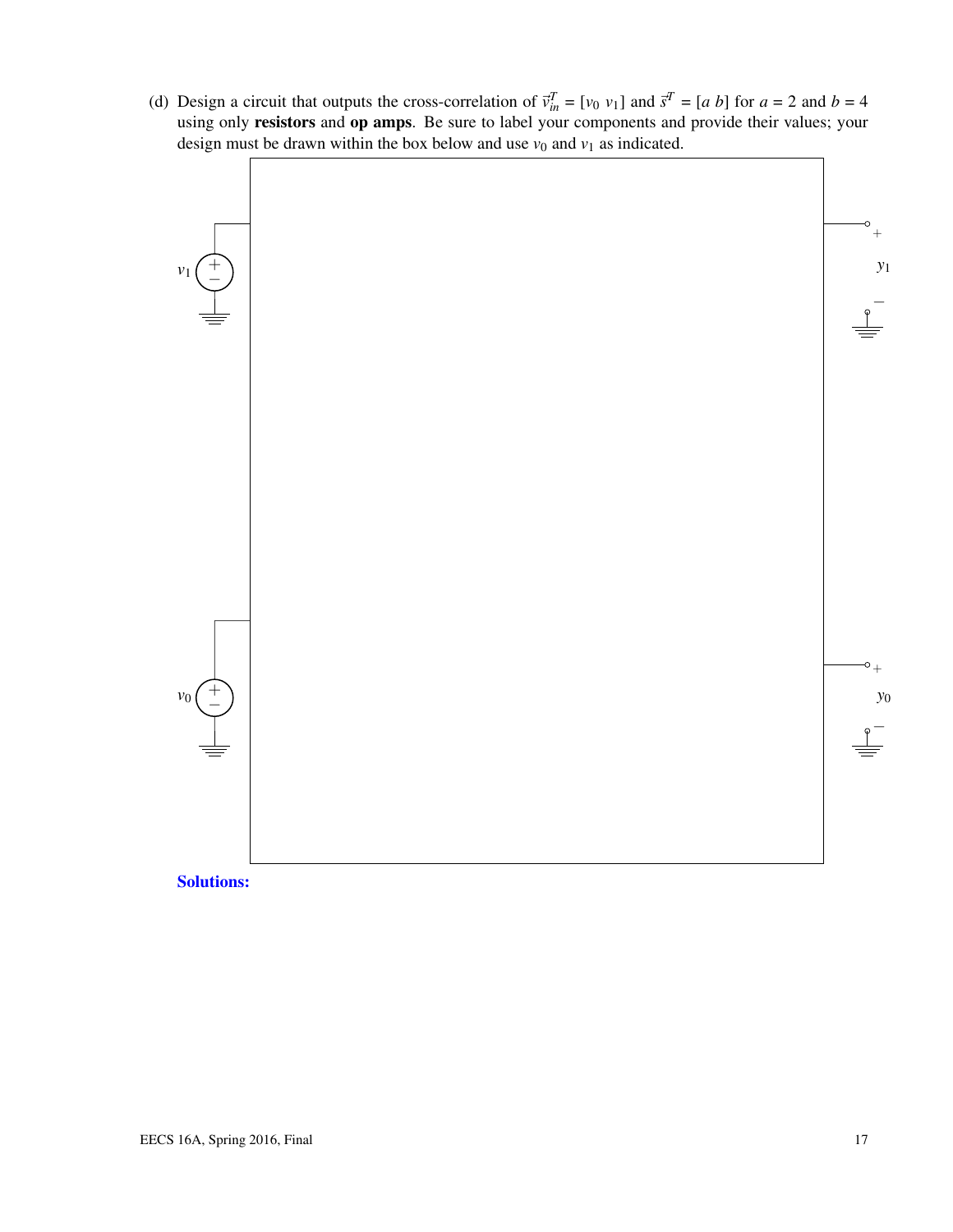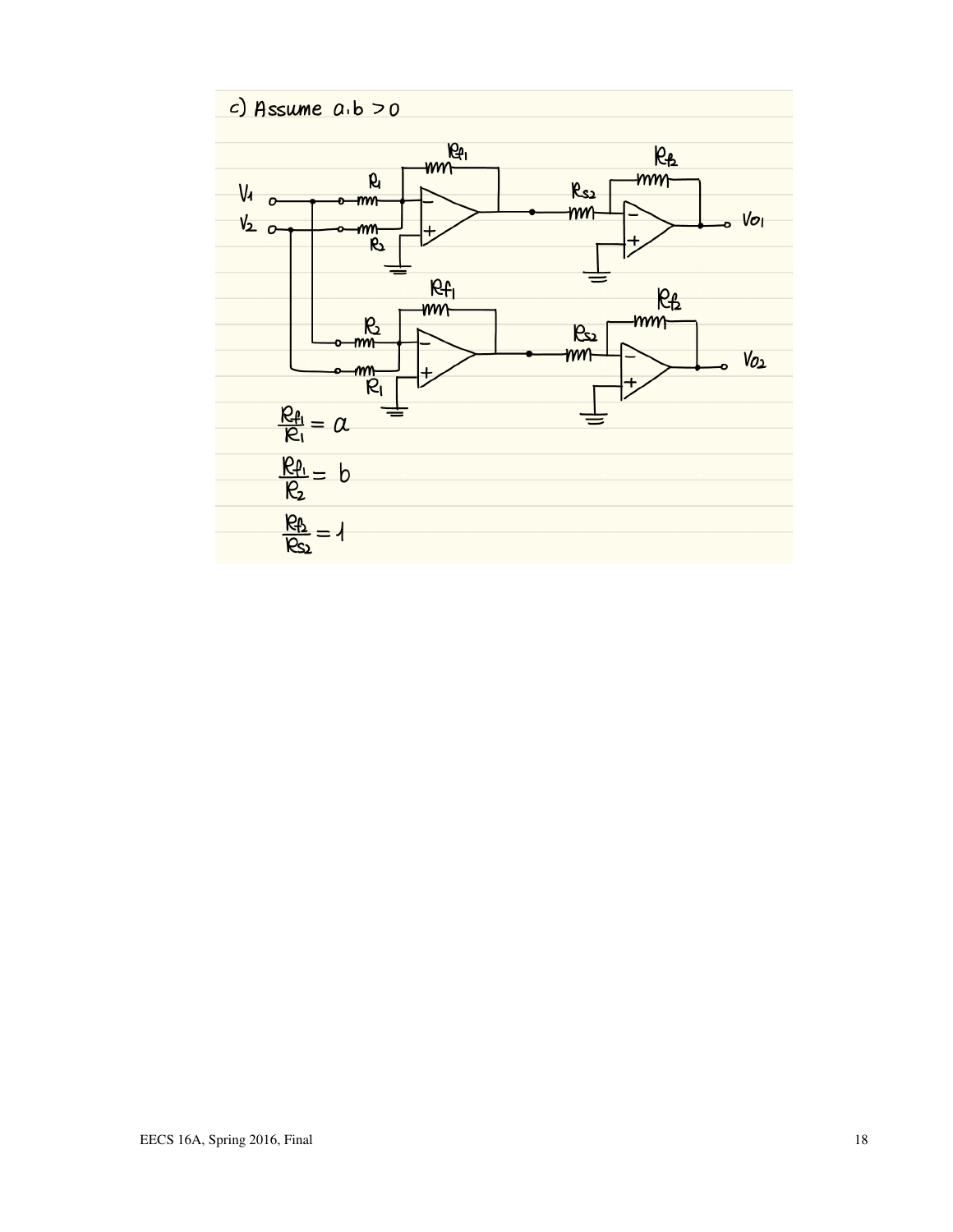(e) (BONUS: 5 pts) Now let's assume that we want to be able to correlate  $v_{in}$  with respect to either  $\vec{s_1}^T$  $=[2 4]$  or  $\vec{s_2}^T = [-2 -4]$ , where the choice between the two options is made by some external control signal(s). Using switches, blocks representing correct implementations of parts (c) and (d), and any additional resistors, sources, and op amps, design a circuit that would achieve this functionality. Be sure to label your components and provide their values.

Solutions: use swiches to switch between your solution for part (a) and (b), below is a general solution that applies to all values of *a*, and *b*.

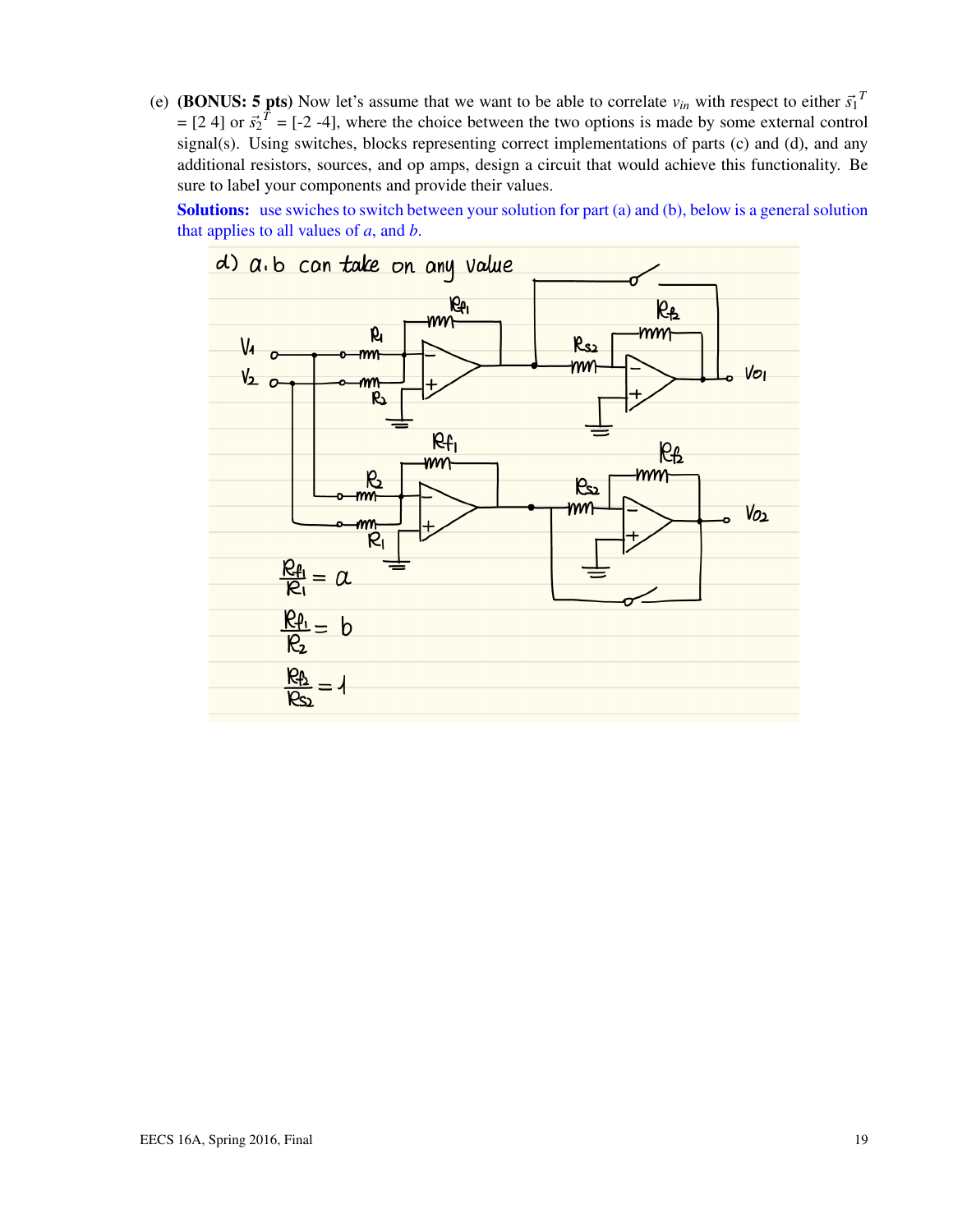#### 9. Track This (20 pts)

In this question we will be working on a robot that must track an object moving along a straight path at an unknown but constant velocity. Specifically, the trajectory of the object is  $y(t) = \alpha + \beta t$ , where  $\alpha$  is the unknown initial position of the object, and  $\beta$  is the unknown velocity of the object.

In general, our robot measures the position of the object at *M* time instants  $t_1, t_2, \ldots, t_M$ . We denote our measurements by  $y_1, \ldots, y_M$ . Unfortunately, our measurements are prone to error, caused by imperfections in our measurement instruments. What we therefore get is the following set of *M* expressions in two unknowns:

$$
\alpha + t_1 \beta \approx y_1
$$
  
\n
$$
\alpha + t_2 \beta \approx y_2
$$
  
\n:  
\n
$$
\alpha + t_M \beta \approx y_M.
$$

(a) Rewrite the measurement expressions in matrix-vector form  $A\vec{x} \approx \vec{y}$ , where  $\vec{x}^T = [\alpha \beta]$ . Solutions: Rewrite the original system equations:

$$
\begin{bmatrix} 1 & t_1 \\ \vdots & \vdots \\ 1 & t_m \\ \vdots & \vdots \\ 1 & t_M \end{bmatrix} \begin{bmatrix} \alpha \\ \beta \end{bmatrix} = \begin{bmatrix} y_1 \\ \vdots \\ y_m \\ \vdots \\ y_M \end{bmatrix}
$$

(1)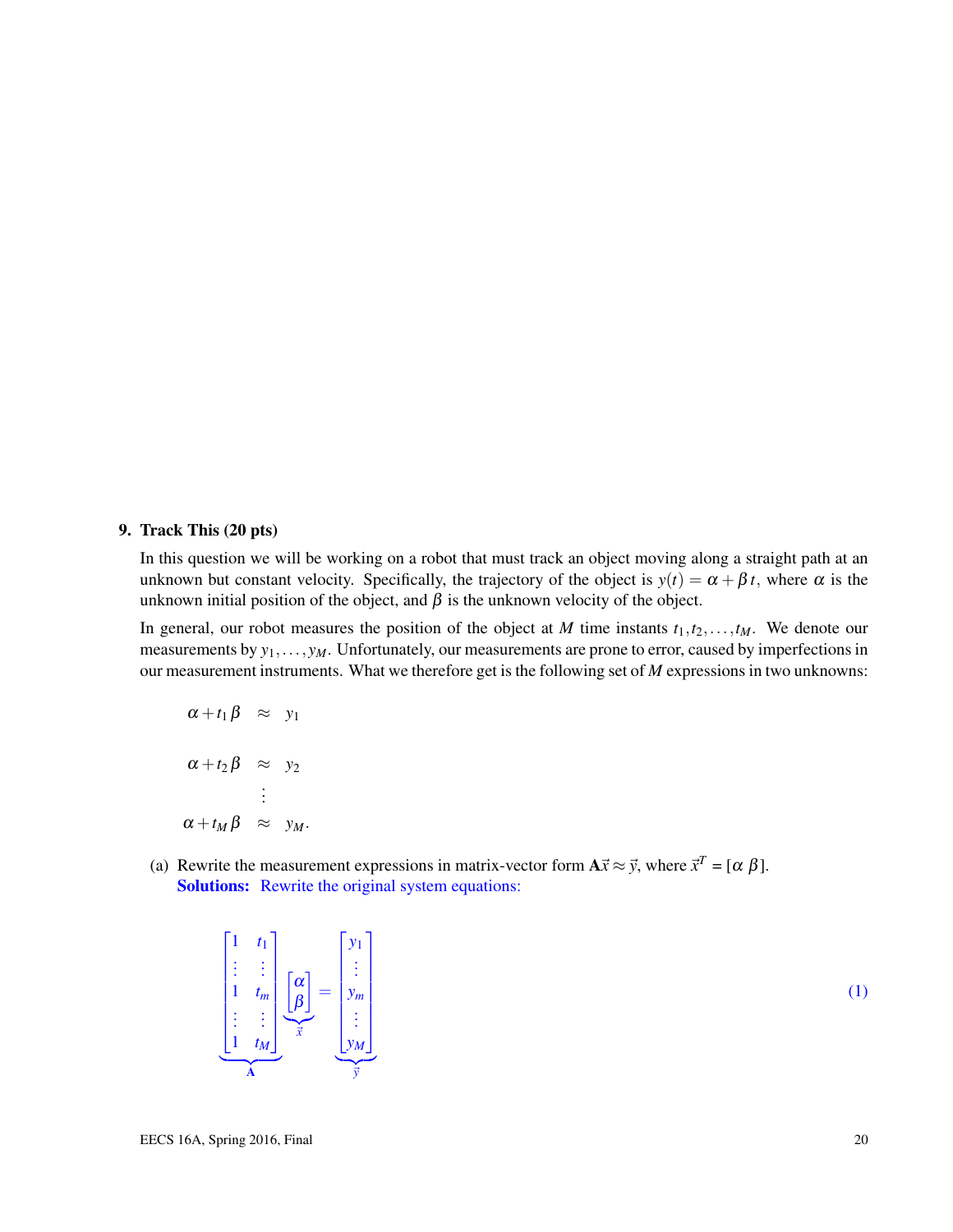(b) We know the least-squares solution to part (a) for  $\hat{\vec{x}}$  is given by

$$
\widehat{\vec{x}} = \left(\mathbf{A}^{\mathsf{T}} \mathbf{A}\right)^{-1} \mathbf{A}^{\mathsf{T}} \vec{y}.
$$

Determine a reasonably simple form for each of  $A<sup>T</sup>A$  and  $A<sup>T</sup>y$ . Each of your expressions should be in terms of an appropriate subset of *M*,  $t_m$ , and  $y_m$ , where  $m = 1, \ldots, M$ . Note: Do NOT carry out the multiplication

$$
\left(\mathbf{A}^{\mathsf{T}}\mathbf{A}\right)^{-1}\mathbf{A}^{\mathsf{T}}\vec{\mathbf{y}}.
$$

**Solutions:**  $A^T A = \begin{bmatrix} 1 & 1 & \cdots & 1 \\ 1 & 1 & \cdots & 1 \end{bmatrix}$ *t*<sup>1</sup> *t*<sup>2</sup> ... *t<sup>m</sup>* 1  $\sqrt{ }$  $\begin{array}{c} \n \downarrow \\ \n \downarrow \n \end{array}$ 1 *t*<sup>1</sup> 1 *t*<sup>2</sup> . . . . . . 1 *t<sup>m</sup>* 1  $\parallel$  $=\left[\begin{array}{cc} \sum_{m=1}^{M} 1 & \sum_{m=1}^{M} 1 \cdot t_m \end{array}\right]$  $\sum_{m=1}^{M} t_m \cdot 1$   $\sum_{m=1}^{M} t_m \cdot t_m$  $\begin{bmatrix} M & \sum_{m=1}^{M} t_m \end{bmatrix}$  $\sum_{m=1}^{M} t_m$   $\sum_{m=1}^{M} t_m^2$ 1

Note that  $A^T A$  is symmetric as expected

$$
A^T \vec{y} = \begin{bmatrix} 1 & 1 & \dots & 1 \\ t_1 & t_2 & \dots & t_m \end{bmatrix} \begin{bmatrix} y_1 \\ y_2 \\ \vdots \\ y_m \end{bmatrix} = \begin{bmatrix} \sum_{m=1}^M y_m \\ \sum_{m=1}^M t_m y_m \end{bmatrix}
$$

(c) Next we'll apply the Gram-Schmidt method to orthogonalize (but not orthonormalize) the columns of A. Take as your first orthogonal vector  $\vec{z}_1 = \vec{1}$  — that is, a vector of size *M* whose entries are all equal to 1. (Note that  $\vec{z}_1$  does not have unit length, and we won't bother normalizing its length.) Prove that each entry  $z_{2,i}$  of the second orthogonal vector  $\vec{z}_2$  is given by  $z_{2,i} = t_i - \vec{t}$ , where

$$
\bar{t} = \frac{1}{M} \sum_{m=1}^{M} t_m.
$$

Specifically, you must be sure to prove that  $\vec{z}_2$  is in fact orthogonal to  $\vec{z}_1$ .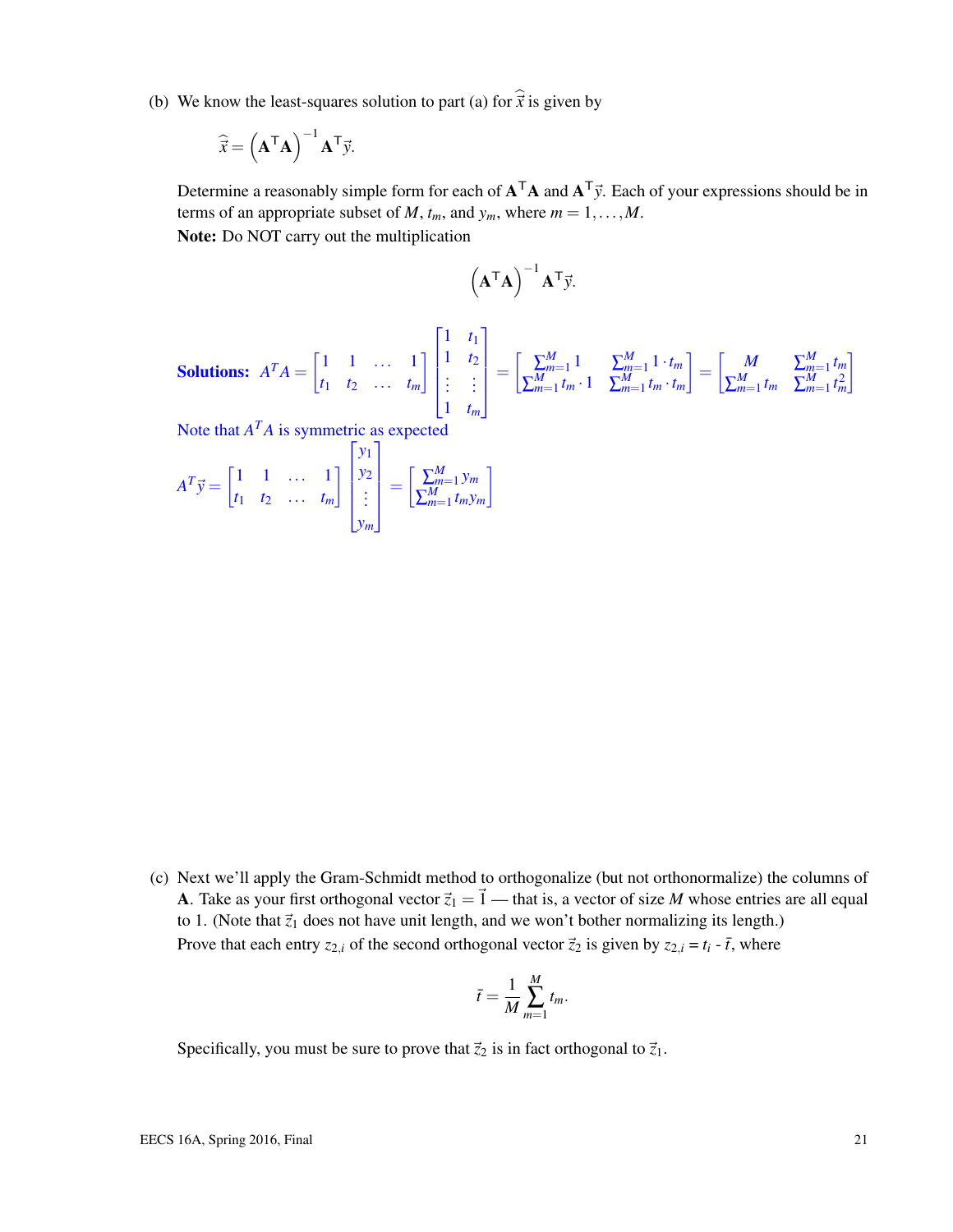**Solutions:**  $\vec{z}_1 = \vec{1} \implies \text{The projection matrix onto } \text{span} z_1 \text{ is } P_1 = \frac{\vec{z}_1 \vec{z}_1^T}{\vec{z}_1^T \vec{z}_1}$ This, together with the fact that  $\vec{z}_1^T \vec{z}_1 = M \implies P_1 = \frac{1}{M} \vec{1} \vec{1}^T = \frac{1}{M}$  $\sqrt{ }$  $\mathbf{I}$ 1 ... 1 . . . . . . 1 ... 1 1  $\overline{\phantom{a}}$  $\overline{All-ones-matrix}$ *All*−*ones*−*matrix*

The second orthogonal vector is

$$
\vec{z}_2 = \vec{a}_2 - P_1 \vec{a}_2 = \begin{bmatrix} t_1 \\ \vdots \\ t_m \end{bmatrix} - \frac{1}{M} \begin{bmatrix} 1 & \cdots & 1 \\ \vdots & & \vdots \\ 1 & \cdots & 1 \end{bmatrix} \begin{bmatrix} t_1 \\ \vdots \\ t_m \end{bmatrix} = \begin{bmatrix} t_1 \\ \vdots \\ t_m \end{bmatrix} - \frac{\sum_{m=1}^{M} t_m}{M} \begin{bmatrix} 1 \\ \vdots \\ 1 \end{bmatrix} = \begin{bmatrix} t_1 - \bar{t} \\ \vdots \\ t_m - \bar{t} \end{bmatrix}
$$
  
To prove  $\vec{z}_1$  is orthogonal to  $\vec{z}_2$ :

To prove  $\zeta_1$  is orthogonal to  $\zeta_2$ :

$$
\vec{z}_1^T \vec{z}_2 = \vec{1}^T (\vec{a}_2 - P_1 \vec{a}_2) = \vec{1}^T \vec{a}_2 - \vec{1}^T P_1 \vec{a}_2 = \vec{1}^T \vec{a}_2 - \vec{1}^T \frac{\vec{1} \vec{1}^T}{M} \vec{a}_2 = \vec{1}^T \vec{a}_2 - \vec{1}^T \vec{a}_2 = 0
$$
  
Note that in the previous step,  $\frac{\vec{1}^T \vec{1}}{M} = 1$ 

Interpretation: The second orthogonal vector  $\vec{z}_2$  is obtained by subtracting the arithmetic mean of the measurement from each measurement time. That is, we shift the origin of time to  $\bar{t}$ . This corresponds to looking at  $y(\tau) = \hat{\alpha} + \hat{\beta}\tau$ , where  $\tau = t - \bar{t} \implies y(t) = (\hat{\alpha} - \hat{\beta}\bar{t}) + \hat{\beta}t \implies \alpha = \hat{\alpha} - \hat{\beta}\bar{t}$  and  $\hat{\beta} = \hat{\beta}$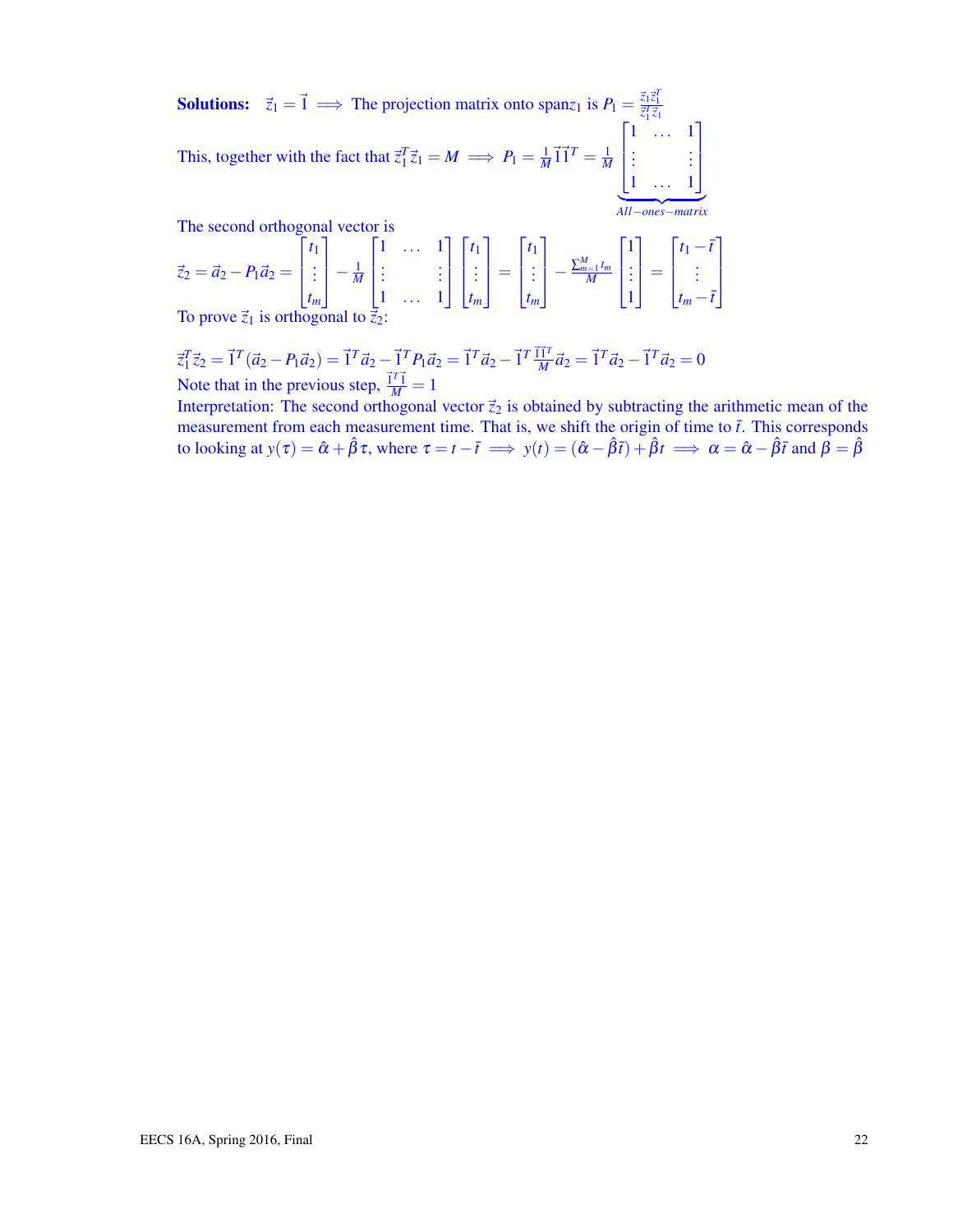(d) Suppose we measure using a noisy apparatus the positions of the moving object at time instants  $t_1 = 0$ ,  $t_2 = 1$ , and  $t_3 = 5$  seconds, and that we've registered the following position values:

$$
y(0) = 1,
$$
  $y(1) = 3,$   $y(5) = 11.$ 

Using the orthognalization we developed in part (c), find the values of  $\alpha$  and  $\beta$  that represent the line that best fits the measured data (in the least squared error sense).

**Solutions:** First, given the 3 measurement times, we figure out  $\bar{t} = \frac{t_1 + t_2 + t_3}{3} = 2$ Let  $\tau = t - \bar{t} = t - 2 \implies y(\tau) = \hat{\alpha} + \hat{\beta}\tau$  where  $\tau = -2, -1, 3$ For the least square expression  $\hat{A}\hat{x} \approx \vec{y}$ :  $\hat{A} =$  $\sqrt{ }$  $\overline{1}$  $1 \quad \tau_1$ 1  $\tau_2$  $1 \quad \tau_3$ 1  $\vert$  =  $\sqrt{ }$  $\mathbf{I}$  $1 -2$ 1 −1 1 3 1  $\mathbf{I}$ Solve for  $\hat{\vec{x}}$ :  $\vec{A}^T \vec{A} = \begin{bmatrix} 1 & 1 & 1 \\ -2 & -1 & 3 \end{bmatrix} \begin{bmatrix} 1 & 1 & 1 \\ 1 & 1 & 1 \\ 0 & -1 & 1 \end{bmatrix}$  $\overline{1}$  $1 -2$ 1 −1 1 3 1  $\begin{bmatrix} 3 & 0 \\ 0 & 14 \end{bmatrix} \implies (\hat{A}^T\hat{A})^{-1} = \begin{bmatrix} \frac{1}{3} & 0 \\ 0 & \frac{1}{14} \end{bmatrix}$  $\overline{0}$   $\frac{1}{12}$ 14 1  $\hat{A}^T \hat{y} = \begin{bmatrix} 1 & 1 & 1 \\ -2 & -1 & 3 \end{bmatrix}$  $\mathbf{I}$ 1 3 11 1  $= \begin{bmatrix} 15 \\ 28 \end{bmatrix}$  $\hat{x}^T = (\hat{A}^T \hat{A})^{-1} \hat{A}^T \vec{y} = \begin{bmatrix} \frac{1}{3} & 0 \\ 0 & 1 \end{bmatrix}$  $\frac{1}{14}$ 14  $\begin{bmatrix} 15 \\ 28 \end{bmatrix} = \begin{bmatrix} 5 \\ 2 \end{bmatrix}$ 2 1 From part (c),  $\beta = \hat{\beta} = 2$ ,  $\alpha = \hat{\alpha} - \hat{\beta}\overline{t} = 5 - 2 \cdot 2 = 1$  $y(t) = 1 + 2t$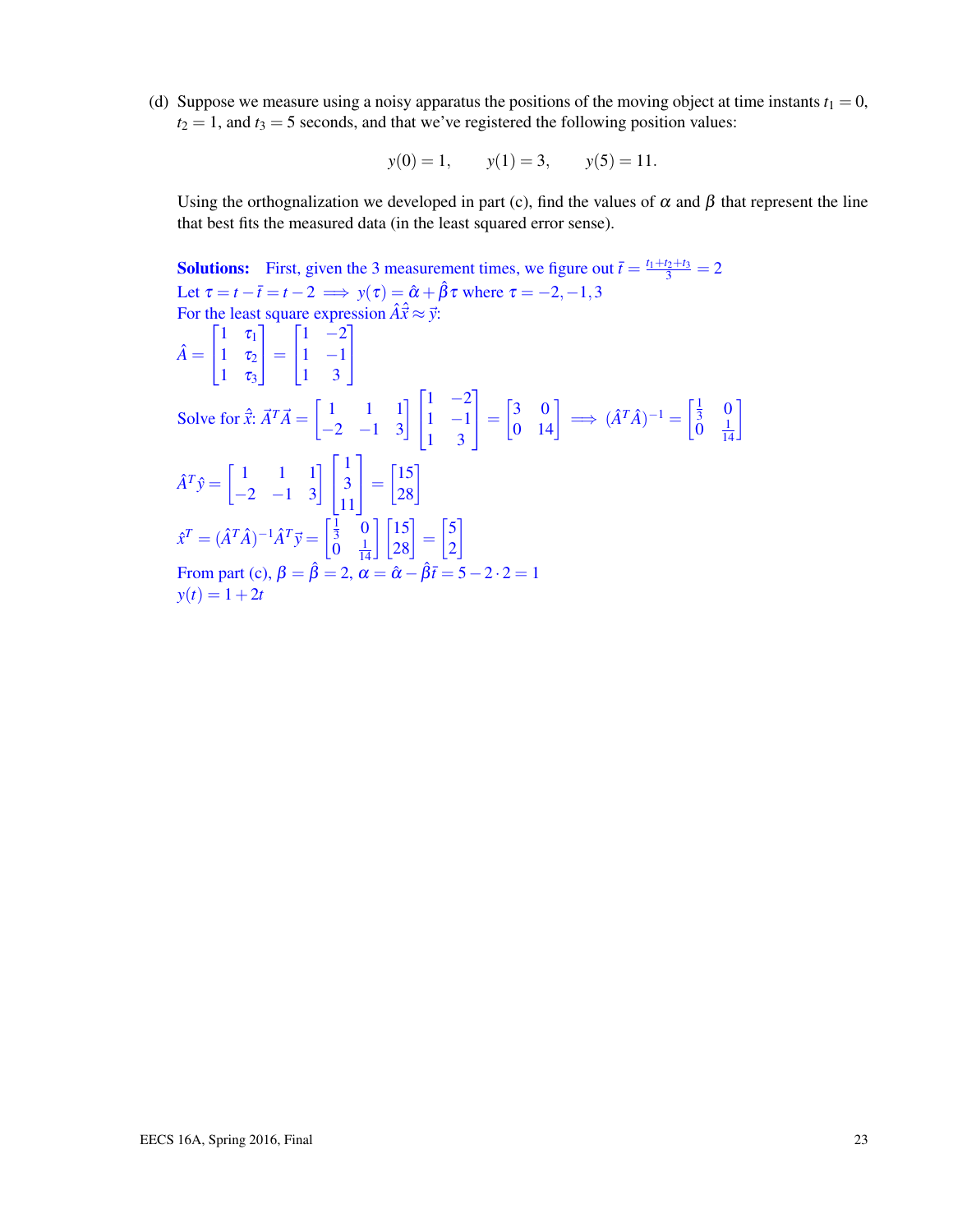PRINT your name and student ID:

#### 10. Jumpbot Jumpbot Jumpbot (24 pts)

In this problem you will be designing circuits allowing a robot named Jumpbot to execute a set of commands that will be described below. Specifically, the output voltages produced by your circuits are interpretted by Jumpbot as setting its vertical position in meters.

Note that throughout this problem you must label all circuit component values, and that if you use any switches in your circuit, you must explain/note what voltage in your circuit would set the state of the switch to be open or closed. (In other words, you can't assume that switches will just be set to the appropriate state by some external signal at the appropriate time. Instead, your circuit must produce the control voltage for the switches.)

(a) The first command we will design a circuit for is to enable Jumpbot to climb a ramp at a constant vertical rate of  $20 \frac{m}{s}$ . Design a circuit that outputs a ramp voltage of slope  $20 \frac{V}{s}$ . Label the output terminal *Vramp*.

You can use only the following components in your design:

- Current Sources
- Voltage Sources
- Capacitors
- Resistors

Solutions: Form a loop with just a current source *I* and capacitor *C*. Measurement terminal should be across *C*, with the  $+$  to  $-$  of measurement terminal in the same direction as flow of current. The relationship between *I* and *C* is as follows:  $\frac{I}{C} = 20 \frac{V}{s}$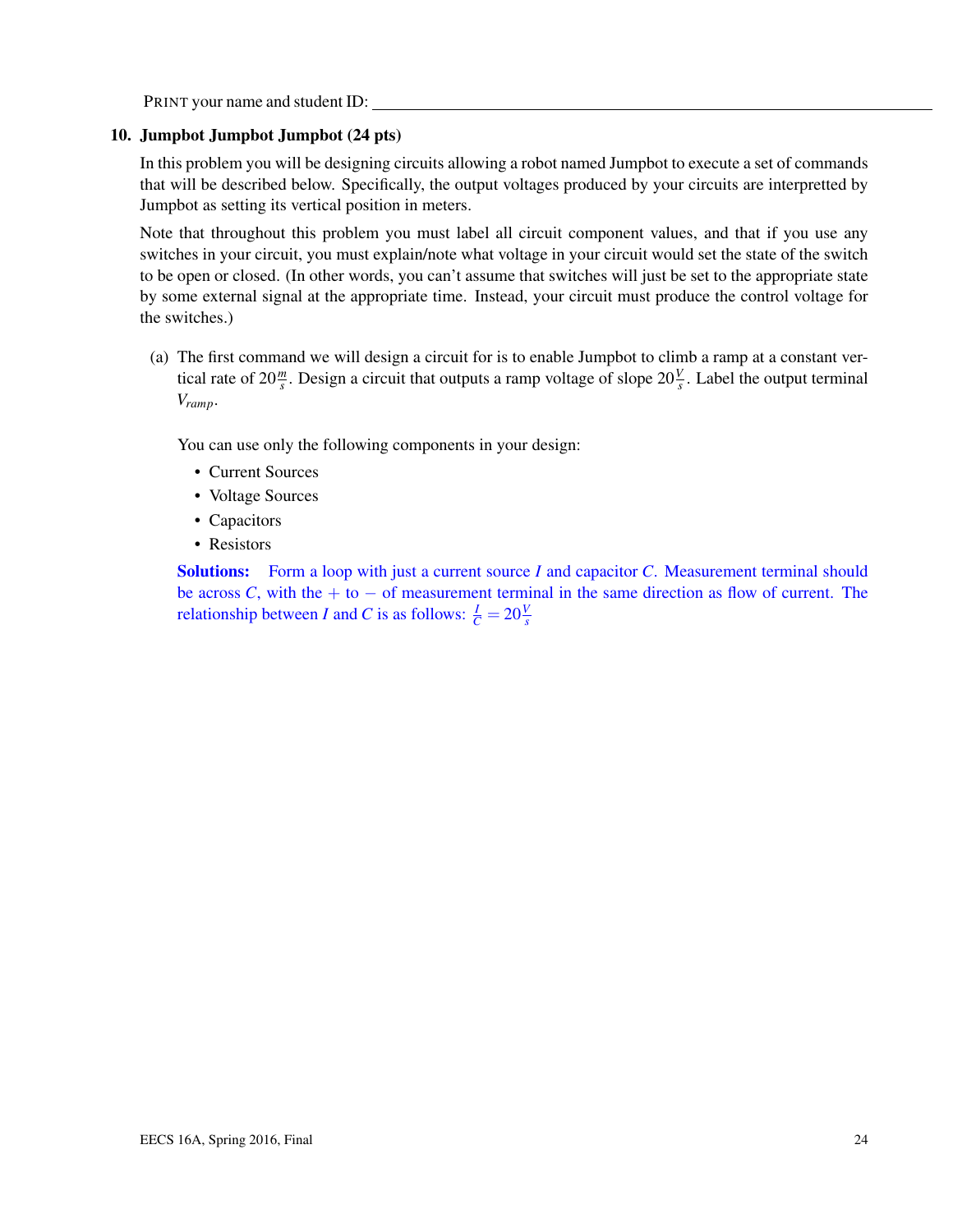(b) Now we need to augment Jumpbot to perform the combination of two commands at once. Design a circuit that takes in two voltages ( $V_1$  and  $V_2$ ) and outputs  $V_{add} = V_1 + V_2$ . Your design must be drawn within the box below, and use  $V_1$  and  $V_2$  as indicated.

Your design for this circuit can use only op-amps and resistors.



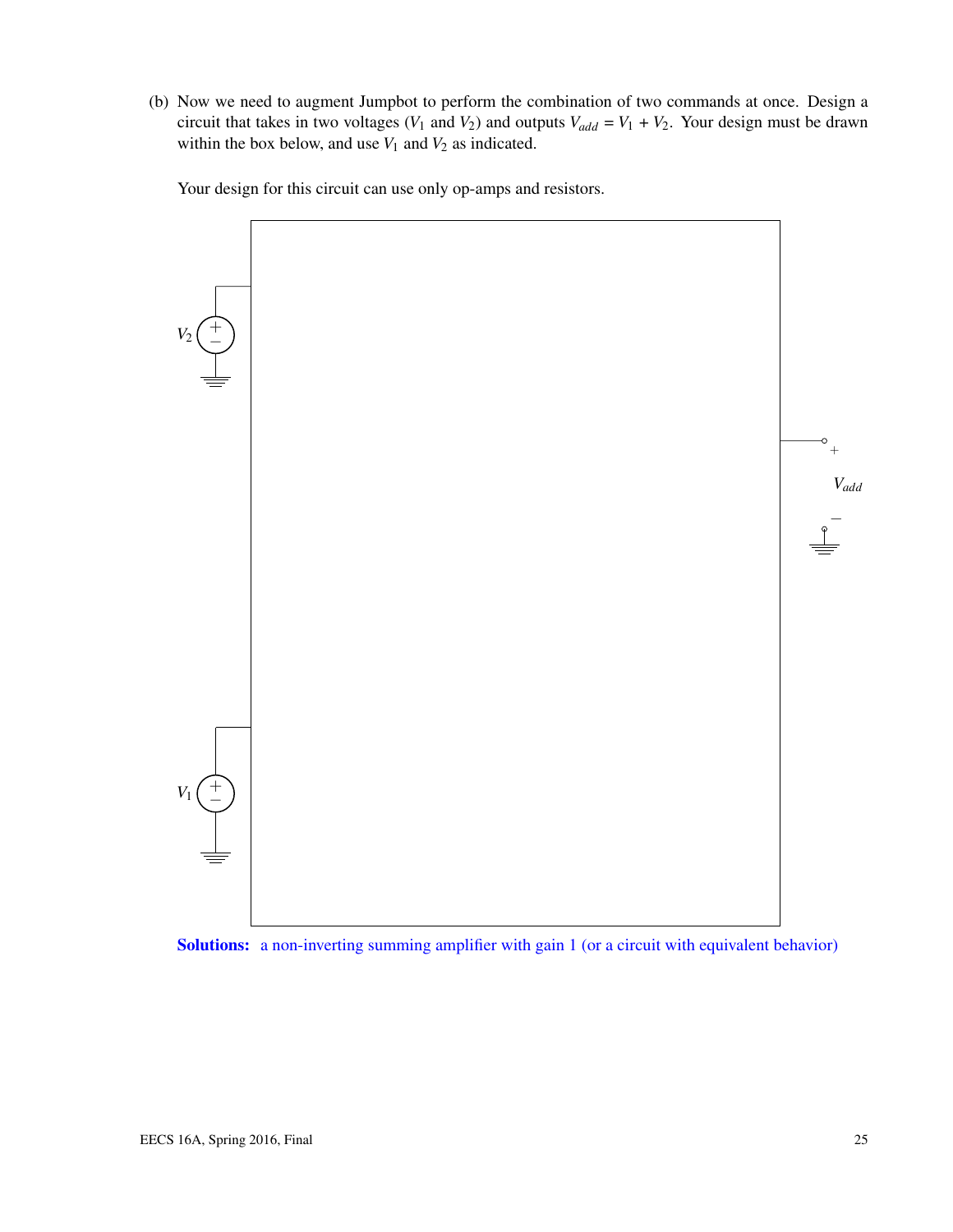(c) Due to an issue with Jumpbot's mechanical design, he must take three times as long to go down a ramp as he does to go up one. Design a circuit that outputs the periodic *Vhill*(t) shown below (note that two periods are shown in the figure) and that reflects this constraint.



For this design, you may use only the following components:

- Current Sources
- Voltage Sources
- Op-Amps
- Capacitors
- Resistors
- Switches

Note: You can complete the rest of this problem without having a correct design for this sub-part. Solutions: see solution to part d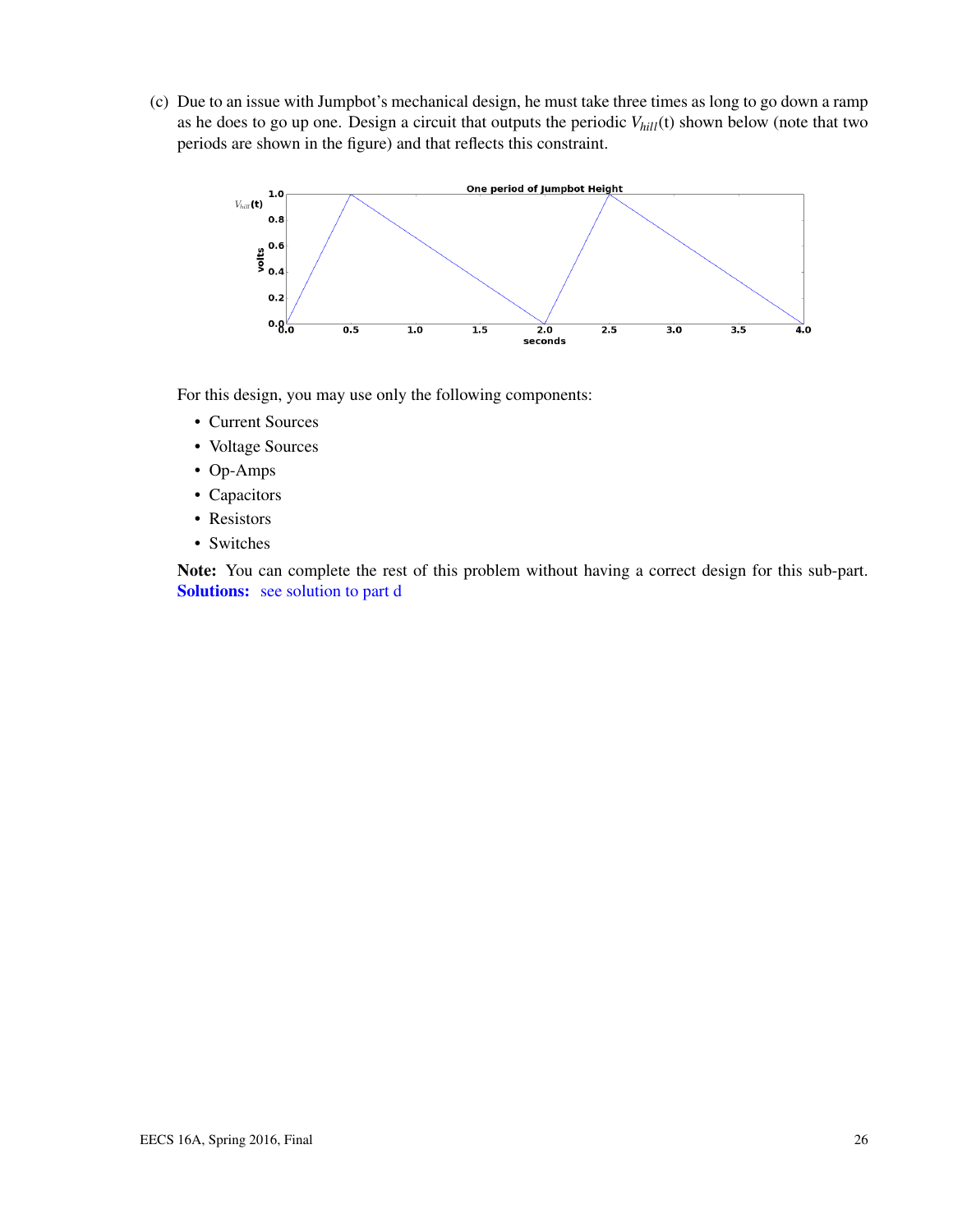(d) Now let's allow Jumpbot to actually jump. His jumps occur with a periodicity of 2 seconds, and when he jumps, he immediately reaches a height of 1m for 0.5 seconds, after which he immediately returns to ground level.

Design a circuit that implements this jump command (two periods of which are shown below). Label your output terminal *Vjump*.



You can use only the following components in your design:

- Current Sources
- Voltage Sources
- Op-Amps
- Capacitors
- Resistors
- Switches
- A voltage source producing  $V_{hill}$ (t) from part (c)

Solutions: Conceptually, if we could make a triangle wave, we can get a square wave out of it by using a comparator. Recalling that a constant current in to a capacitor gives a ramp voltage (i.e., one side of a triangle wave), we can start with the following initial implementation:



The idea in this circuit is that we use the current sources plus the capacitor to generate a triangle wave on *Vhill* that swings between 0V and 1V; when *Vhill* hits one of the two limits, we want the sign of both the current flowing in to the capacitor and the voltage at  $V_{jump}$  to flip. Thus, the switches  $S_1$  and  $S_3$ should be on when  $V_{jump} = 1$  V (to drive  $V_{hill}$  towards 1V) and switches  $S_2$  and  $S_4$  should be on when  $V_{jump} = 0$  V (to drive  $V_{hill}$  back towards 0 V).

The relationship between *I* and *C* is the following:  $\frac{I}{C} = 2\frac{V}{s}$  $\frac{V}{s}$ .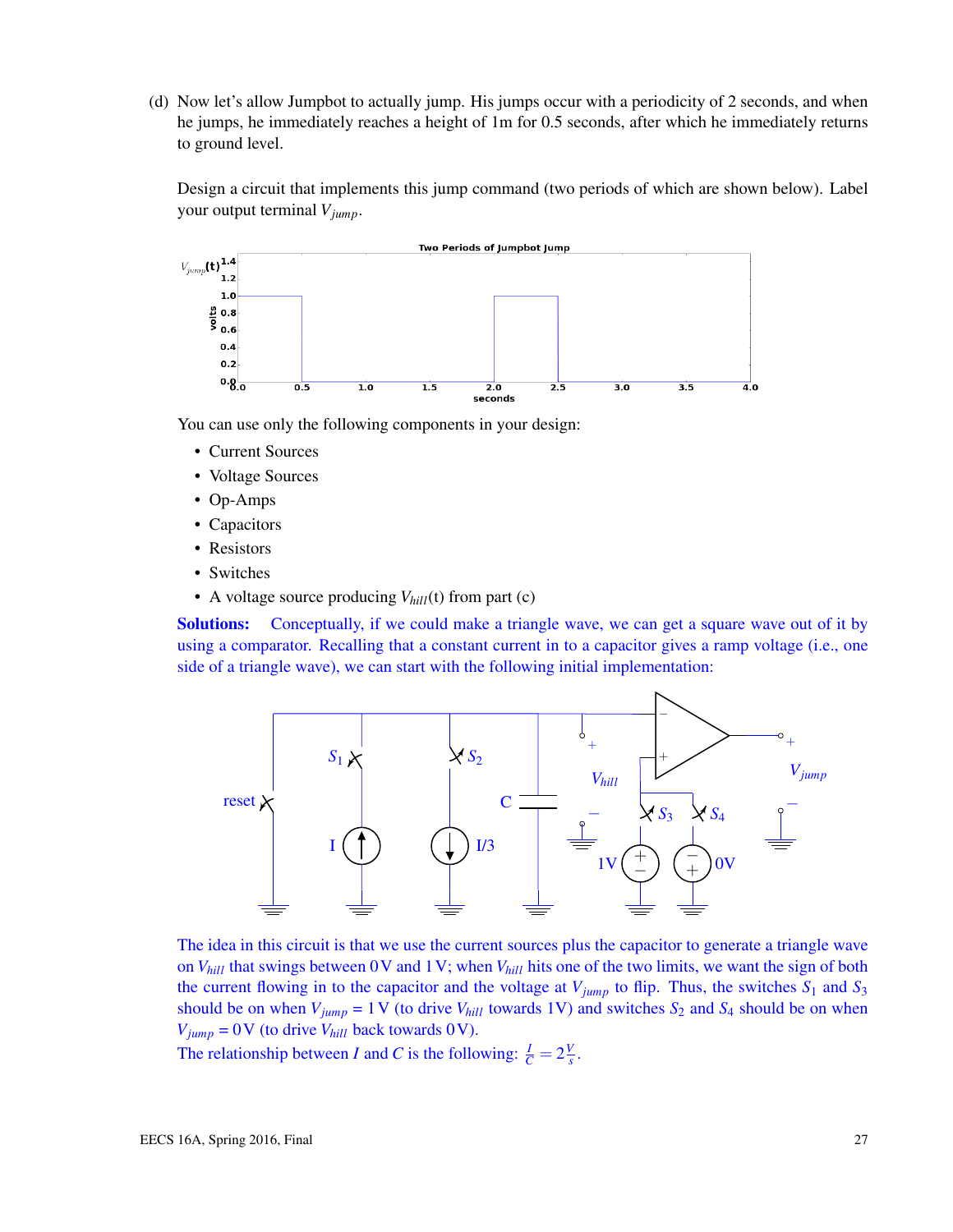(e) (**BONUS:** 6 pts) Design a circuit that would allow Jumpbot to climb a hill with a slope of  $20 \frac{m}{s}$  while every 2 seconds also jumping over rocks that are 0.5m high, and that require him to be in the air for 0.5 seconds to clear the rocks.

You can use the following components for this design:

- Current Sources
- Voltage Sources
- Op-Amps
- Capacitors
- Resistors
- Switches
- A voltage source producing *Vramp*(t)
- A voltage source producing *Vjump*(t)
- A correct implementation of the box from part (b)

**Solutions:** Using a block diagram: sum  $V_{ramp}(t)$  and  $V_{jump}(t)$  with part(b)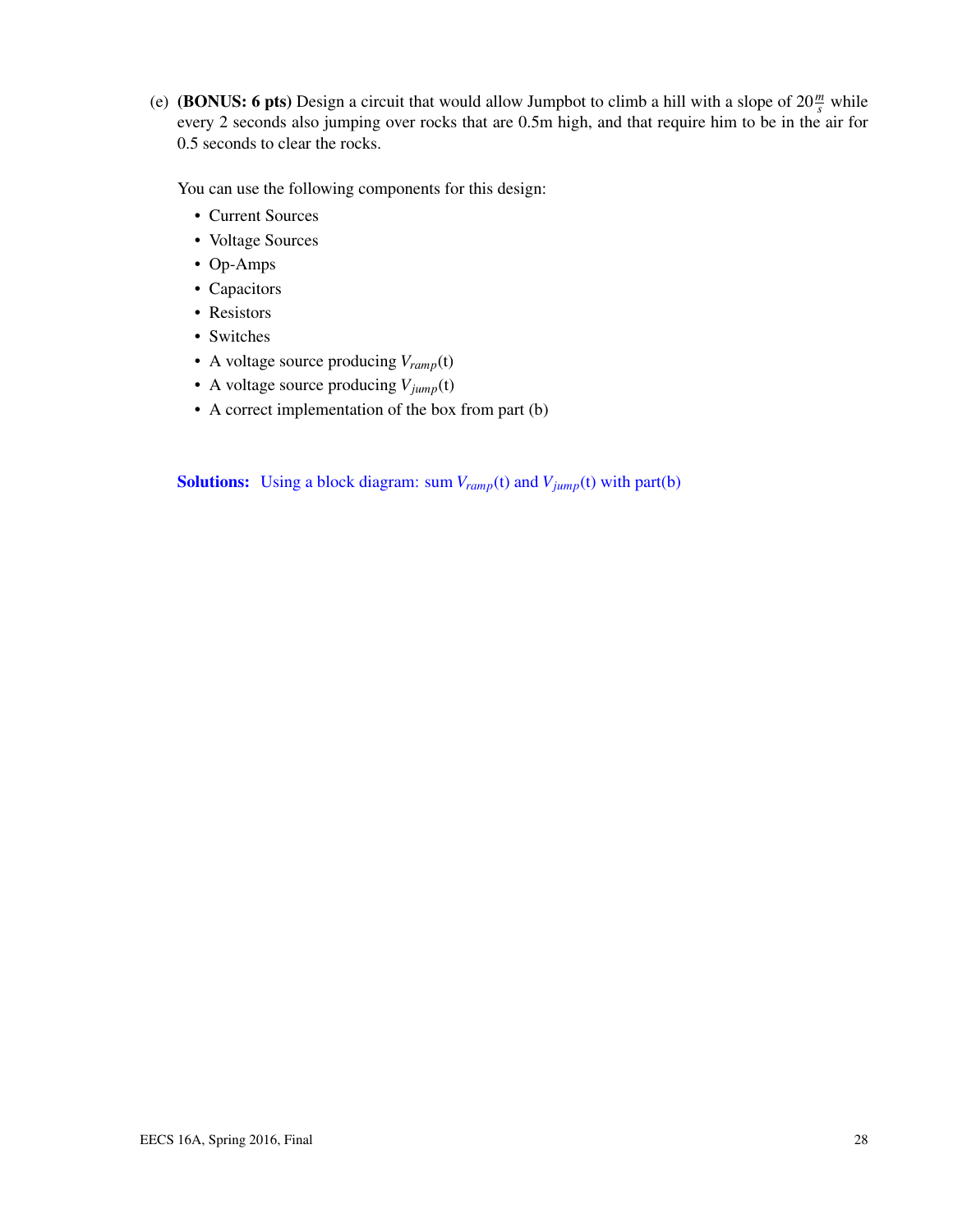PRINT your name and student ID:

11. Of Greedy Pursuits and Multipath Signals (22 pts) In wireless communications, multipath propagation is the phenomenon in which a transmitted signal arrives at a receiver through two or more transmission paths—typically due to reflections from objects along the way.

Imagine a beacon that transmits a periodic discrete-time signal *x*. Each period of the signal is given by the vector

$$
\vec{x} = \begin{bmatrix} x[0] \\ x[1] \\ x[2] \\ x[3] \\ x[4] \\ x[5] \\ x[6] \end{bmatrix} = \begin{bmatrix} 1 \\ 1 \\ 1 \\ -1 \\ -1 \\ -1 \\ -1 \end{bmatrix}
$$

In other words, the transmitted signal has period 7, so  $x[n+7] = x[n]$  for all integers *n*.

Recall that the autocorrelation function for a periodic signal  $\vec{x}$  is given by

$$
R_{xx}[k] = \langle \vec{x}, \mathbf{S}^k \vec{x} \rangle = \vec{x}^{\mathsf{T}} \mathbf{S}^k \vec{x},
$$

where S is the circular shift matrix:

$$
\mathbf{S} = \begin{bmatrix} 0 & 0 & 0 & 0 & 0 & 0 & 1 \\ 1 & 0 & 0 & 0 & 0 & 0 & 0 \\ 0 & 1 & 0 & 0 & 0 & 0 & 0 \\ 0 & 0 & 1 & 0 & 0 & 0 & 0 \\ 0 & 0 & 0 & 1 & 0 & 0 & 0 \\ 0 & 0 & 0 & 0 & 1 & 0 & 0 \\ 0 & 0 & 0 & 0 & 0 & 1 & 0 \end{bmatrix}
$$

(a) Determine the numerical value of  $R_{xx}[0]$  and  $R_{xx}[1]$ .

**Solutions:**  $R_{xx}[0] = \langle \vec{x}, \vec{x} \rangle = ||\vec{x}||^2$  because  $\vec{x}$  is in  $\mathbb{R}^7$  and it has only 1 or -1 entries

 $R_{xx}[1] = \langle \vec{x}^T, S\vec{x} \rangle = \begin{bmatrix} 1 & 1 & 1 & -1 & -1 & 1 & -1 \end{bmatrix}$  $\lceil$   $-1$ 1 1 1 −1 −1 1 1  $=-1$ 

In fact, it turns out  $R_{xx}[k] = -1$  for all k such that k mod  $7 \neq 0$ .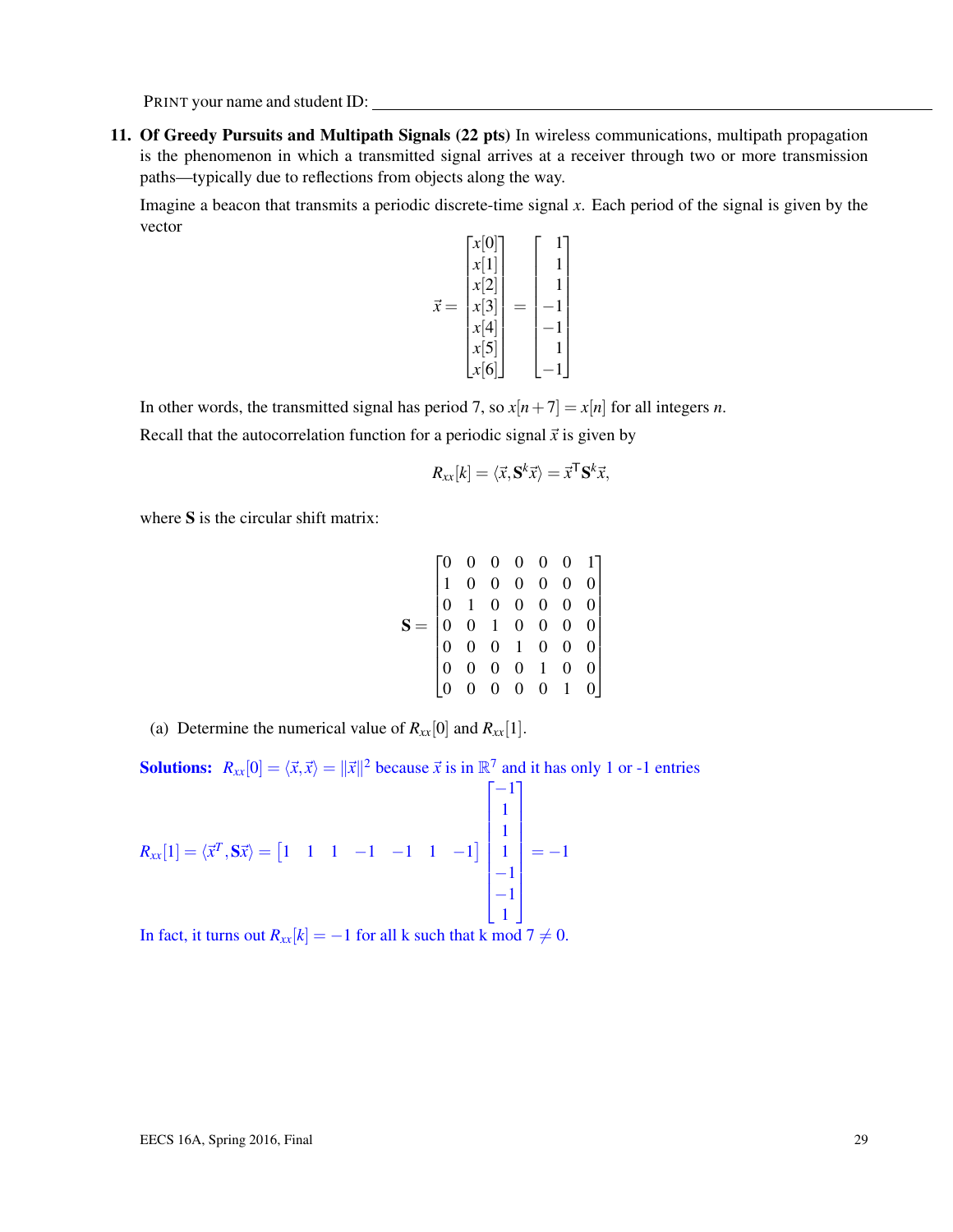For the remainder of this problem assume that the received signal *y* is a linear combination of delayed and scaled versions of the transmitted signal x. In particular, the received signal in vector form  $\vec{y}$  is given by:

$$
\vec{y} = \alpha_L \mathbf{S}^L \vec{x} + \alpha_M \mathbf{S}^M \vec{x} = \alpha_L \vec{z}_L + \alpha_M \vec{z}_M,\tag{2}
$$

where  $\vec{z}_k = \mathbf{S}^k \vec{x}$  for  $k = L, M$ . Note that  $\vec{z}_k$  is the vector that represents one period of the *k*-sample delayed version of the transmitted signal *x*.

Let's now explore how to use OMP to determine the values of *L* and *M* as well as  $\alpha_L$  and  $\alpha_M$  from the received vector  $\vec{y}$ .

(b) Assuming that  $|R_{xx}[0]| \gg |R_{xx}[k]|$  for all  $k \neq 0$ , suggest an appropriate dictionary of vectors to use for OMP that will allow us to directly find *L*, *M*,  $\alpha_L$ , and  $\alpha_M$ . Explain in one to two sentences why you picked this dictionary.

**Solutions:** The appropriate dictionary consists of  $\vec{x}$  and all possible shifted versions of it. That is,  $\mathbb{D} = {\vec{x}, \mathbf{S}\vec{x}, \mathbf{S}^2\vec{x}, \dots, \mathbf{S}^6\vec{x}}$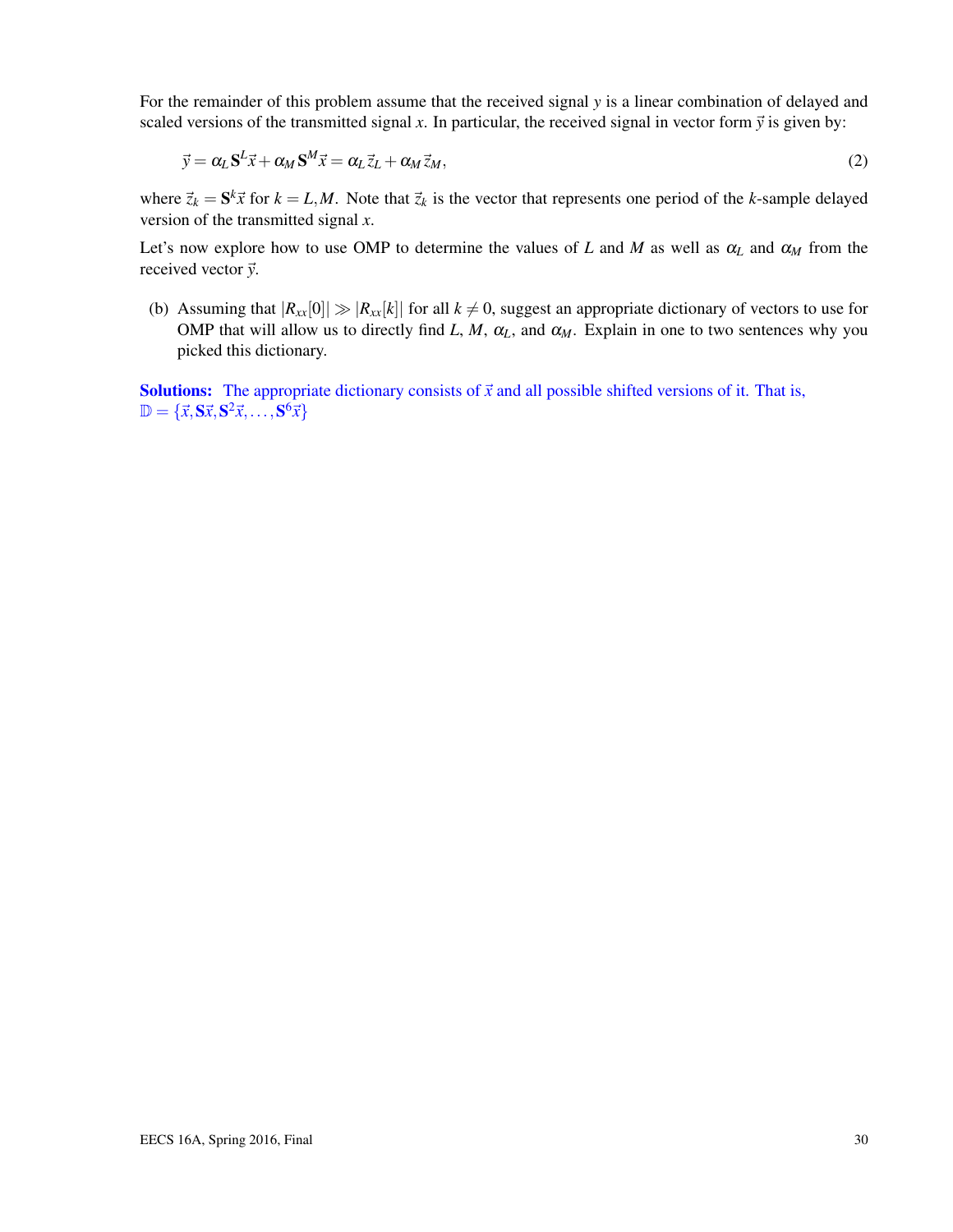Regardless of your answer to part (b), let's assume that you picked a dictionary of vectors consisting of the columns  $\vec{z}_i$  of the matrix  $\mathbf{Z} = \begin{bmatrix} \vec{z}_0 & \vec{z}_1 & \vec{z}_2 & \vec{z}_3 & \vec{z}_4 & \vec{z}_5 & \vec{z}_6 \end{bmatrix}$  below:

|                                                                  |                    |  |  | $1 \t -1 \t 1 \t -1 \t -1 \t 1 \t 1$                   |
|------------------------------------------------------------------|--------------------|--|--|--------------------------------------------------------|
|                                                                  |                    |  |  | $1 \quad 1 \quad -1 \quad 1 \quad -1 \quad -1 \quad 1$ |
|                                                                  |                    |  |  | $1 \quad 1 \quad 1 \quad -1 \quad 1 \quad -1 \quad -1$ |
| $Z = \begin{bmatrix} -1 & 1 & 1 & 1 & -1 & 1 & -1 \end{bmatrix}$ |                    |  |  |                                                        |
|                                                                  |                    |  |  | $-1$ $-1$ $1$ $1$ $-1$ $1$                             |
|                                                                  | $1 -1 -1 1 1 1 -1$ |  |  |                                                        |
|                                                                  |                    |  |  | $-1$ $1$ $-1$ $-1$ $1$ $1$ $1$                         |

To save you some time in doing mechanical calculations, it is worth noting that the inner product of  $\vec{z}_i$  with  $\vec{z}_j$  is equal to 7 for  $i = j$ , and equal to -1 for  $i \neq j$ .

Finally, the received signal in vector form  $\vec{y}$  is:

$$
\vec{y} = \begin{bmatrix} y[0] \\ y[1] \\ y[2] \\ y[3] \\ y[4] \\ y[5] \\ y[6] \end{bmatrix} = \begin{bmatrix} 1/2 \\ 3/2 \\ 3/2 \\ -1/2 \\ -3/2 \\ 1/2 \\ -1/2 \end{bmatrix}.
$$

(c) Now let's examine what happens during the first iteration of OMP. Assuming a Grunge-Fighting Oracle provides you with the information below, which column of **Z** (i.e., which  $\vec{z}_i$ ) will be selected? Given this choice, provide the expressions you would use to compute the residue signal at the end of the first iteration.

$$
\vec{y}^{\mathsf{T}}\mathbf{Z} = \begin{bmatrix} \langle \vec{y}, \vec{z}_0 \rangle & \langle \vec{y}, \vec{z}_1 \rangle & \cdots & \langle \vec{y}, \vec{z}_6 \rangle \end{bmatrix} = \begin{bmatrix} 13 & 5 & -3 & -3 & -3 & -3 & -3 \\ 2 & 2 & -2 & -2 & -3 & -3 \end{bmatrix}
$$

**Solutions:**  $\vec{r}^{[0]} = \vec{y} \rightarrow \text{look at } |\langle \vec{r}^{[0]}, \vec{z}_k \rangle|$  and select the vecotr  $\vec{z}_k$  for this this quantity is the largest. Clearly,  $\vec{z}_0$  yields the largest quantity.  $\vec{r}^{[1]} = \vec{r}^{[0]} - \frac{\vec{z}_0 \vec{z}_0^T}{\vec{z}_0^T \vec{z}_0} \vec{r}^{[0]} = \vec{y} - \frac{\vec{z}_0^T \vec{y}}{7}$  $\frac{1}{2}y^2\vec{z}_0 = \vec{y} - \frac{13}{(2)(\vec{z})^2}$  $\frac{13}{(2)(7)}\vec{z}_0$ 

$$
\vec{r}^{[1]} = \begin{bmatrix} \frac{1}{3} \\ \frac{3}{2} \\ \frac{3}{2} \\ -\frac{1}{2} \\ -\frac{3}{2} \\ -\frac{1}{2} \\ -\frac{1}{2} \end{bmatrix} - \begin{bmatrix} \frac{13}{14} \\ \frac{13}{14} \\ \frac{13}{14} \\ -\frac{13}{14} \\ -\frac{14}{14} \\ -\frac{13}{14} \\ -\frac{13}{14} \\ -\frac{13}{14} \\ -\frac{3}{14} \\ -\frac{3}{14} \\ -\frac{3}{14} \\ -\frac{3}{14} \\ -\frac{3}{14} \\ -\frac{3}{14} \\ -\frac{3}{14} \\ -\frac{3}{14} \end{bmatrix}
$$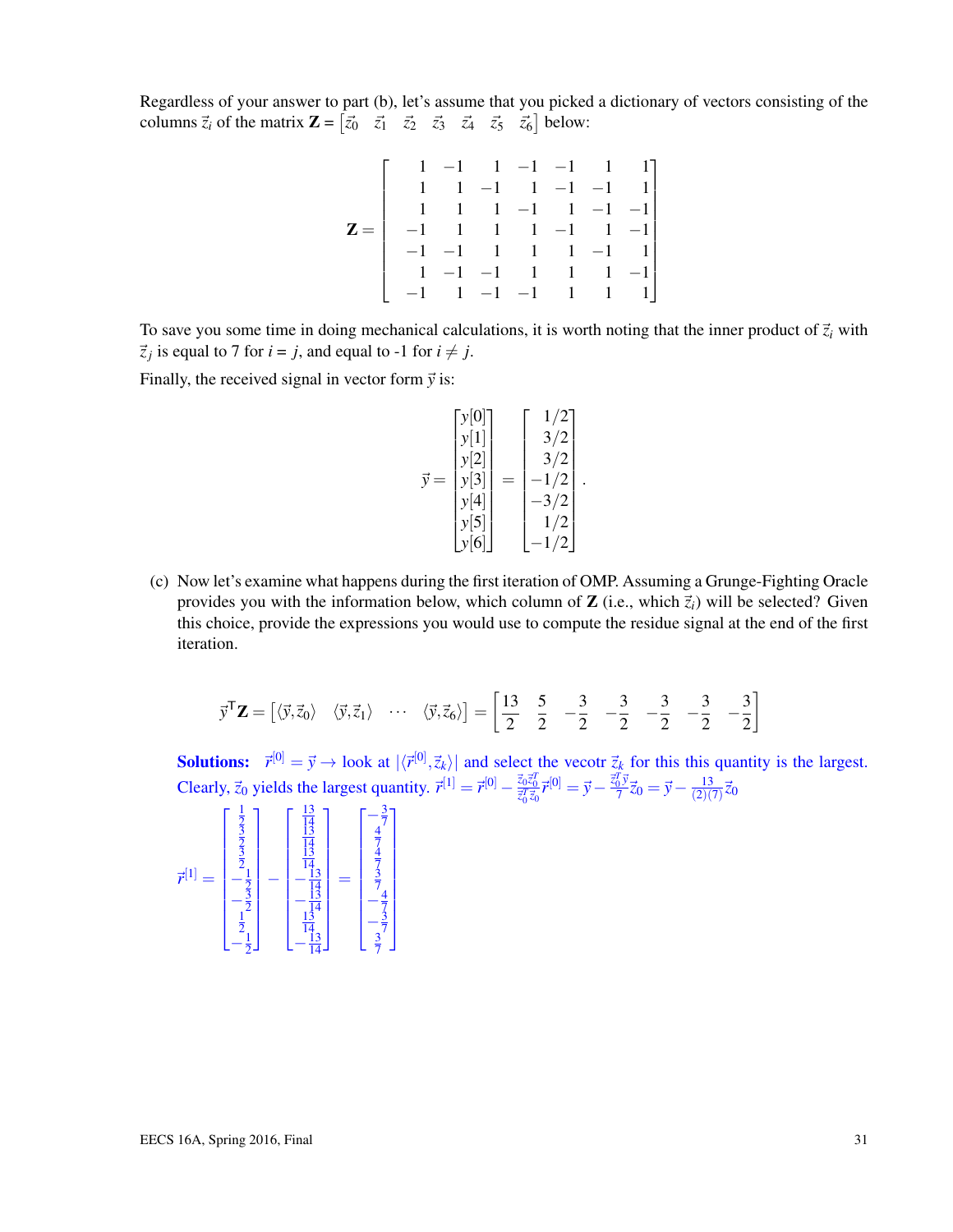(d) Now let's complete the second step of OMP, once again with the help of the Grunge-Fighting Oracle providing the information below. Note that the vector  $\vec{q}^T$  is the residue at the end of the first iteration. Which  $\vec{z}_i$  is selected in the second step? Finally, what are the values of L, M,  $\alpha_L$ , and  $\alpha_M$ ?

$$
\underbrace{\begin{bmatrix} -\frac{3}{7} & \frac{4}{7} & \frac{4}{7} & \frac{3}{7} & -\frac{4}{7} & -\frac{3}{7} & \frac{3}{7} \end{bmatrix}}_{\vec{q}^T} \mathbf{Z} = \begin{bmatrix} \langle \vec{q}, \vec{z}_0 \rangle & \langle \vec{q}, \vec{z}_1 \rangle & \cdots & \langle \vec{q}, \vec{z}_6 \rangle \end{bmatrix}
$$

$$
= \begin{bmatrix} 0 & \frac{24}{7} & -\frac{4}{7} & -\frac{4}{7} & -\frac{4}{7} & -\frac{4}{7} & -\frac{4}{7} \end{bmatrix}.
$$

**Solutions:** In the next iteration, we look for the  $\vec{z}_k$  that produces the largest  $|\langle \vec{r}^{[1]}, \vec{z}_k \rangle|$ . Clearly, this is produced by  $\vec{z}_1$ . So  $\vec{r}^{[2]} = \vec{r}^{[1]} - \frac{\vec{z}_1 \vec{z}_1^T}{\vec{z}_1^T \vec{z}_1} \vec{r}^{[1]} = \vec{r}^{[1]} - \frac{24}{(7)(7)}$  $\frac{24}{(7)(7)}\vec{z}_1$ 

Since we are told that  $\vec{y}$  consists only of two scaled and shifted versions of  $\vec{x}$ , we need not compute  $\vec{r}^{[2]}$ . We have already identified  $\vec{z}_0 = \vec{x}$  and  $\vec{z}_1 = S\vec{x}$  as those components. All we need to do now is to determine how much of each is needed. his is where we do least squares:

$$
\begin{aligned}\n\left[\vec{z}_{0} \quad \vec{z}_{1}\right] \left[\begin{matrix} \alpha_{0} \\ \alpha_{1} \end{matrix}\right] &= \vec{y} \implies \vec{\alpha} = (\vec{A}_{2}^{T} \vec{A}_{2})^{-1} \vec{A}_{2}^{T} \vec{y} \\
\vec{A}_{2}^{T} \vec{A}_{2} &= \begin{bmatrix} \langle \vec{z}_{0}, \vec{z}_{0} \rangle & \langle \vec{z}_{0}, \vec{z}_{1} \rangle \\ \langle \vec{z}_{1}, \vec{z}_{0} \rangle & \langle \vec{z}_{1}, \vec{z}_{1} \rangle \end{bmatrix} = \begin{bmatrix} 7 & -1 \\ -1 & 7 \end{bmatrix} \implies (\vec{A}_{2}^{T} \vec{A}_{2})^{-1} = \frac{1}{49-1} \begin{bmatrix} 7 & 1 \\ 1 & 7 \end{bmatrix} = \frac{1}{48} \begin{bmatrix} 7 & 1 \\ 1 & 7 \end{bmatrix} \\
\vec{A}_{2}^{T} \vec{y} &= \begin{bmatrix} \langle \vec{z}_{0}, \vec{y} \rangle \\ \langle \vec{z}_{1}, \vec{y} \rangle \end{bmatrix} = \begin{bmatrix} \frac{13}{2} \\ \frac{1}{2} \end{bmatrix} \implies \vec{\alpha} = \frac{1}{48} \begin{bmatrix} 7 & 1 \\ 1 & 7 \end{bmatrix} \begin{bmatrix} \frac{13}{2} \\ \frac{1}{2} \end{bmatrix} = \begin{bmatrix} 1 \\ \frac{1}{2} \end{bmatrix} \\
\implies y &= 1\vec{z}_{0} + \frac{1}{2}\vec{z}_{1} = 1 \cdot \vec{x} + \frac{1}{2}\mathbf{S}\vec{x}\n\end{aligned}
$$